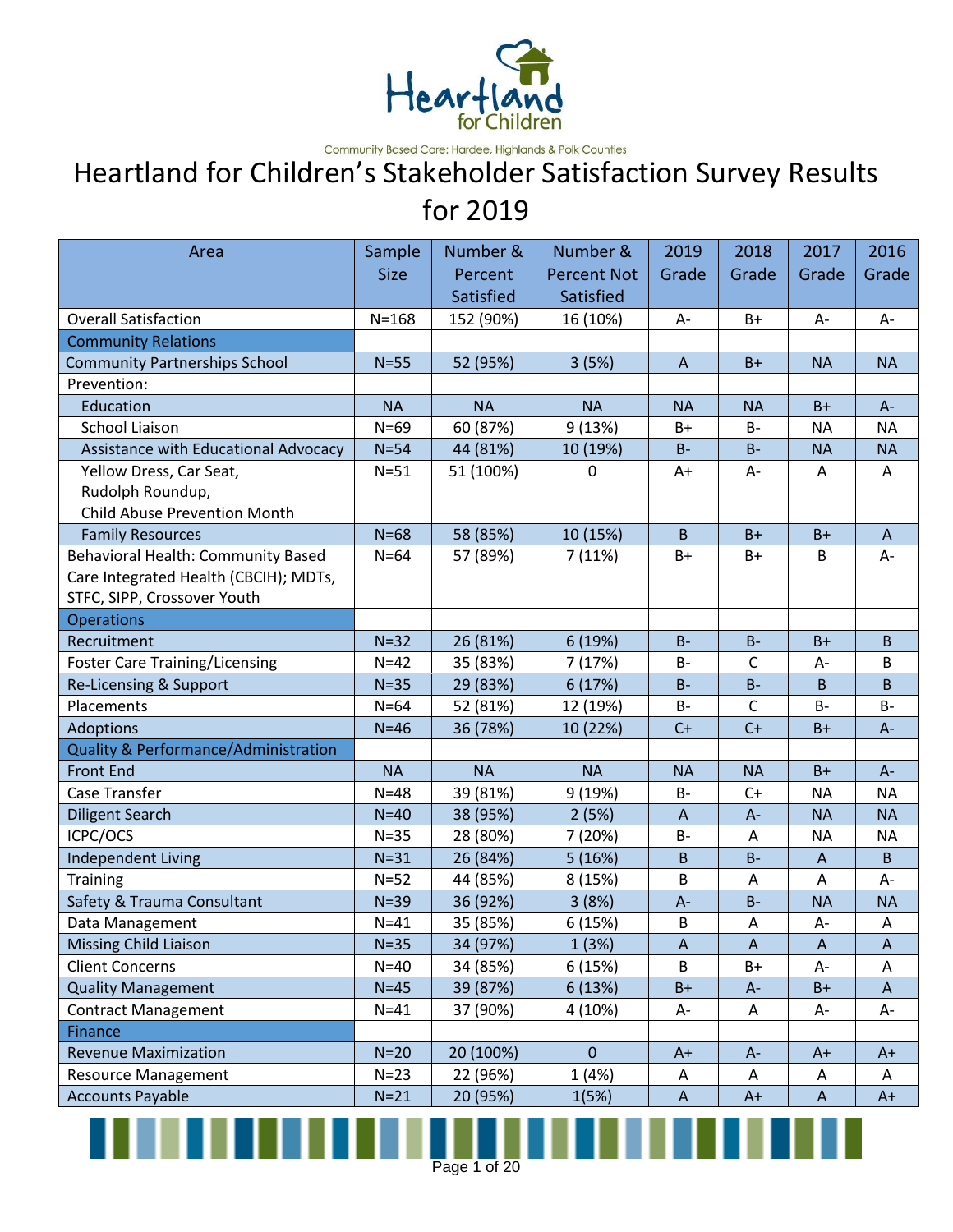| Area                                                                   |     | 2018 | 2017 | 2016 |
|------------------------------------------------------------------------|-----|------|------|------|
| Respondents felt that they were working in partnership with HFC        |     | 69%  | 75%  | 84%  |
| Respondents were satisfied or very satisfied with the partnership they | 89% | 90%  | 88%  | 90%  |
| have with HFC                                                          |     |      |      |      |
| Respondents were satisfied or very satisfied with HFC's customer       | 86% | 92%  | 88%  | 94%  |
| service                                                                |     |      |      |      |
| Respondents felt that Heartland for Children's overall system of care  | 90% | 91%  | 88%  | 96%  |
| was effective or highly effective                                      |     |      |      |      |
| Respondents felt satisfied or very satisfied with HFC's appreciation   | 82% | 88%  | 85%  | 90%  |
| and understanding of the contributions they have made to the system    |     |      |      |      |
| of care in Circuit 10                                                  |     |      |      |      |

| 2019 Quality Parenting Initiative (QPI)                                                         | Strongly<br>Agree | Agree | <b>Neither</b><br>Agree or<br><b>Disagree</b> | <b>Disagree</b> | Strongly<br><b>Disagree</b> |
|-------------------------------------------------------------------------------------------------|-------------------|-------|-----------------------------------------------|-----------------|-----------------------------|
| The team works for the good of the children and puts                                            | 43%               | 42%   | 10%                                           | 2%              | 2%                          |
| their needs first                                                                               |                   |       |                                               |                 |                             |
| The resource parents and I work well with each other and<br>we treat each other with respect    | 43%               | 41%   | 12%                                           | 3%              | 1%                          |
|                                                                                                 |                   |       |                                               |                 |                             |
| Members of the entire child welfare team treat each<br>other with respect                       | 30%               | 46%   | 16%                                           | 6%              | 2%                          |
| I can allow caregivers to make normal decisions about<br>children's participation in activities | 35%               | 51%   | 11%                                           | 2%              | 1%                          |
| I work with caregivers to have relationships with birth<br>parents                              | 31%               | 46%   | 20%                                           | 2%              | 1%                          |
|                                                                                                 |                   |       |                                               |                 |                             |
| Caregivers I work with participate in decision-making<br>activities                             | 29%               | 56%   | 13%                                           | 2%              | $1\%$                       |
| The last transition I was involved in was handled in a<br>developmentally sensitive manner      | 29%               | 40%   | 19%                                           | 8%              | 4%                          |

#### General Comments:

Overall, how satisfied are you with Heartland for Children as a Lead Community Based Care Agency?

- Just think there should be more case workers so each could devote the required time to the individual cases.
- Seem to not follow through on plans.
- I have not worked directly with this agency, therefore, cannot say anything about them.
- They seem to want to do the right things for the children and the parents, but they lack adequate staffing for the number of cases they have (this is my opinion only from current observations in my position).
- I must say, I have personally had the pleasure of working with some of the best case managers, hands down.
- Too much turnover.
- My relationship with HFC, to date, has been tangential.
- Heartland for Children really exemplifies what a community based care agency should be. They have high quality standards but provide solutions and support to ensure it happens. They openly embrace system

### Page 2 of 20<br>Page 2 of 20 . . . . . . . .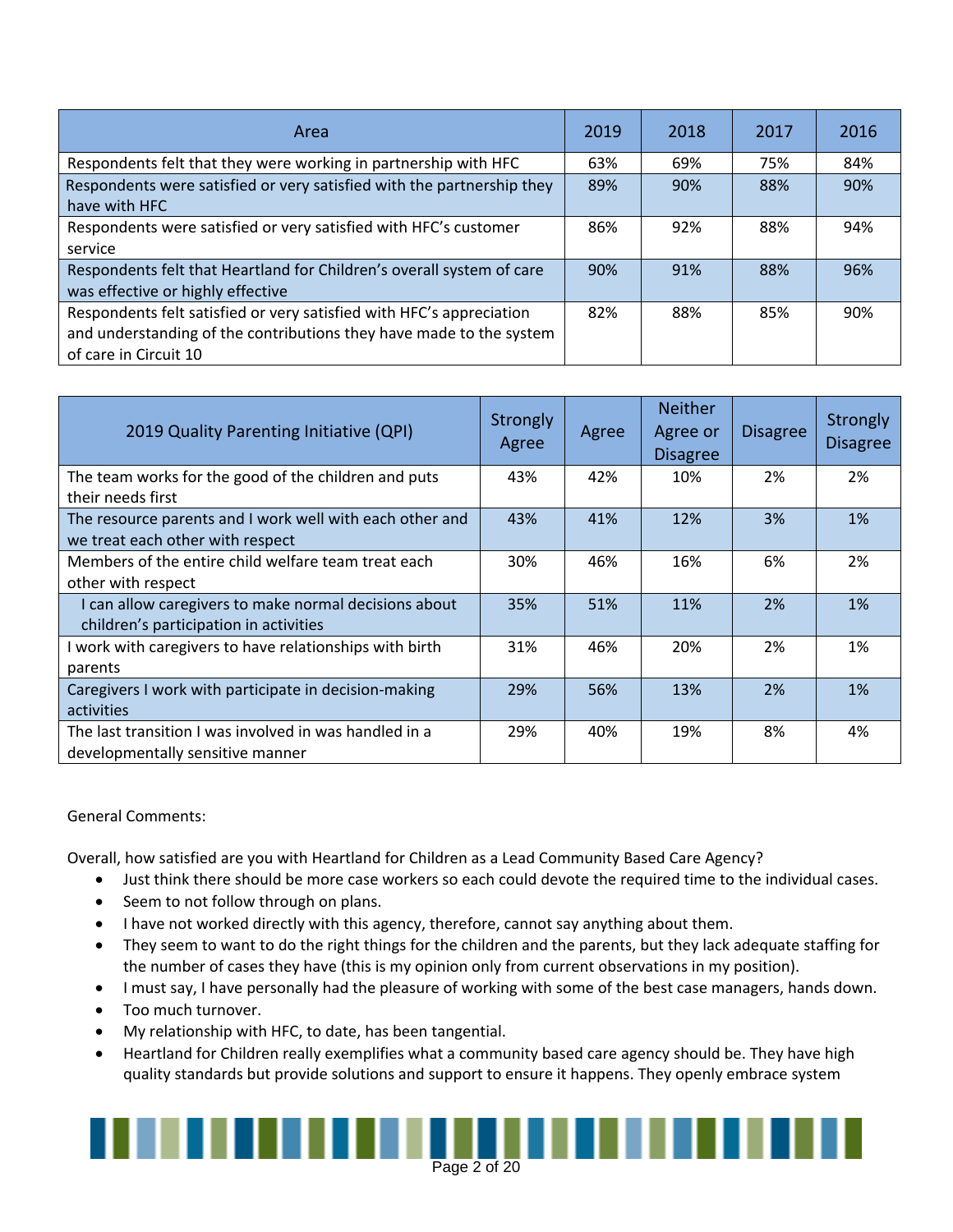issues that need to be addressed and partner to ensure that the best services are provided to our children and families.

- Feel they do not see all that case managers do and have unrealistic goals for a forty hour work week. They do not point out all the positive and success we do.
- I think that the placement issue is a real problem. Sitting in the office with children for hours on end is not fair to the CM or the child.
- Disappointed that phone calls made to Heartland consistently go to voicemail and not always returned promptly.
- Caseworker rules are not followed. My caseworker did not appear in court.
- I would like to see the Case Managers handle less cases, so they can have more time on each of their cases.
- Disappointed in the disconnect between all agencies within the child welfare system in Circuit 10. There is a definite need to build a stronger rapport and work in collaboration.
- Not satisfied at all! Who are they? What do they do? Haven't been to a change from CPS to DCF in a couple of years. Tell foster parents they will be bringing them a child, to not only NOT show up, but not call either. I really am not sure what good they are other than to provide presents at Christmas and show up at some events to tout their name.
- Always room for improvement. Agencies they support need better people management skills.
- A few weak employees need to find another field of work, otherwise, the team is doing very well.
- Differences in communication and inclusion of the GAL depending on which agency they have subcontracted with.
- We have not had a child placed from Heartland for almost 2 years.
- More communication.
- As the holder of the funding please be aware Highland County does not have community resources such as mental health counseling as easily available. Please create choices and opportunities for our children to succeed. I have tried to attain resources such as counseling with HEADS, TCHS, Peace River, Jill Scott, Angels for Kids, CHS, and the Mary Welsh Foundation and either they do not have space or will not travel to Highlands County.
- They don't always get the documents I need in a timely manner, and I have to ask for them more than once often and include supervisors in emails to insure they are received.
- Heartland for Children is very quick to point fingers and say that case managers are not doing what they are supposed to be doing. Most workers at Heartland say that they have been case managers before so they know everything that we do, and while that may be true, they do not know what we do on a daily basis. If Heartland actually knew what we were doing, they would give us 24 hours or longer to respond to emails and messages before taking things up the chain of command, and they would respond to us in a timely manner. I have received numerous emails from employees with Heartland needing documents, like a fingerprint referral for explain. If I do not respond within 24 hours, I see another email with my PD, APD, and supervisor CC'd on the email stating that they have not received a respond and they need one ASAP. That makes me feel like crap and, to me, makes it looks like I am not doing my job especially when I see my PD, APD, or supervisor emailing back stating that they will ensure that it is done today followed by a phone call telling me I need to get it done ASAP. Working in Highlands County, means I drive over an hour to get to anywhere in Polk County. 95% of my caseload is in Polk County and my home office is in Highlands County. I spend about 95% of my day driving or meetings with clients 3 out of 4 days of the week. Most of my meetings with clients last about an hour-3 hours. Most of my clients live in Lakeland, it is about an hour and 15 minute drive to an hour and a half drive just to get there. There and back that is 3 hours of my day, plus the amount of time I spent with my client. Heartland expects us to be at their beck and call and it is not possible, especially when Heartland is not at ours. Heartland also demands things to be done when they say so without thinking about what we could possibly be doing. I have had to cancel meetings with clients in order to do what Heartland wants, and it is not because I have not done my job, it is because Heartland says one thing, and then changes it and expects us to fix it right away.

Page 3 of  $20$ 

. . . .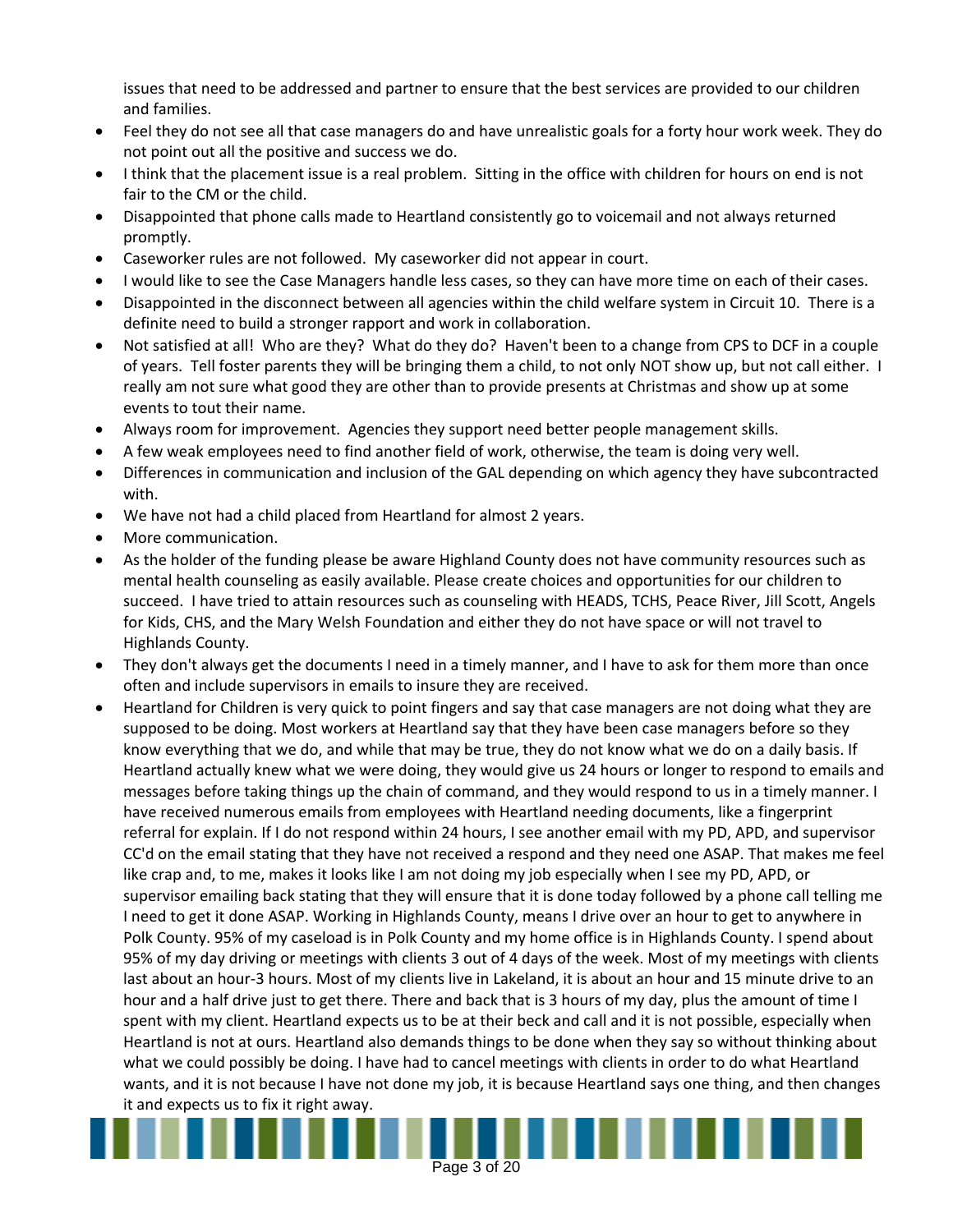- In my previous comments I have stated how the desperate need for foster parents makes HFC blind to certain issues with foster parents. I have witnessed biases, racism, and maltreatment of children in foster care. Please believe and support case managers when they tell you they see red flags at the foster parents' placement and intervene to correct these caregivers or remove them from the system. Some foster parents only serve as a bed and breakfast and are not involved in taking children to the doctor or be involved in their services.
- This is my first experience with a CBC. I have nothing to compare it to. The HFC training did not at all prepare me for my job. It's also hard to say that in training when you have no idea what you are training for. I might have had a good experience with training at the time, but after being in the field I realized that it was not at all informative.

Do you feel that you are working in partnership with HFC?

- Sometimes.
- Even after reaching out on many occasions with questions about cases. Often times it takes my coordinator and at times even my coordinator's supervisors to get involved to get answers.
- My supervisor carries the role in this area for me.
- I came to agreement with the best treatment and the HFC caseworker agreed. Then nothing. The parents and I are so frustrated.
- They try hard and have a lot of good staff members.
- Aside from my previous stated comments and expressed concerns, yes.
- Not enough experience with Heartland to response appropriately.
- My supervisor would be the person in contact with them because their case is out of Hillsborough Cty they happen to live in Polk.
- Sometimes it feels like what case managers express do not matter when it comes to foster parents.
- I never get contacted by the case managers. It doesn't seem they involved the GAL in things going on with the cases.
- I am extremely grateful for the partnership that HFC has with CHS. I cover additional dependency programs in other counties and I can tell you they pale in comparison to HFC. The most recent example I can provide is I've asked for report pathways from FSFN from Patrick and Nikki to make sure I'm pulling the correct data. They have always provided right away and made sure I understand/my team members understand. At another CBC as recently as 2 weeks ago, my supervisor and I asked for the same thing a pathway in how a report was pulled in FSFN and we were told "if you're tracking it you should know - it's not our job to provide that". These little gestures are truly what knit together the foundation of a partnership. Thank you to all of HFC for what you do and for the wonderful partnership you provide with CHS.
- Don't feel it is a partnership but a demanding relationship; they don't concern us partners.
- In some ways, there are communication issues due to the fact that Heartland is invested in keeping foster parents even though not all foster parents are quality foster parents. I have tried working with foster parents who are not invested in the child's wellbeing and that is counter active to what Heartland and case managers want for the child. A foster parent is meant to help and work with case management to help the child that they have gets all his or her needs met. This doesn't happen with all foster parents, making work harder for the case manager who is overloaded with work. It would be great if Heartland was a bit more rigorous when choosing foster parents. We are not looking for a foster parent to only provide housing and love. We need cooperation in helping the child thrive, we need foster parents to be hands on and have the time to invest in these children. I do know a lot of foster parents that go above and beyond the call of duty for their foster children. But it hinders our job when foster parents do not want to help taking a child to the doctor ever, or to speech therapy. When a foster parent who NEVER does these things takes respite almost every 2 to 3 months, it is concerning. When a foster parent is not invested in making time to look for proper daycare and making time to allow service providers to come to their home to help the child, it hinders the child's development. I hope my message gets through to the stake holders and proper action is taken about

Page 4 of 20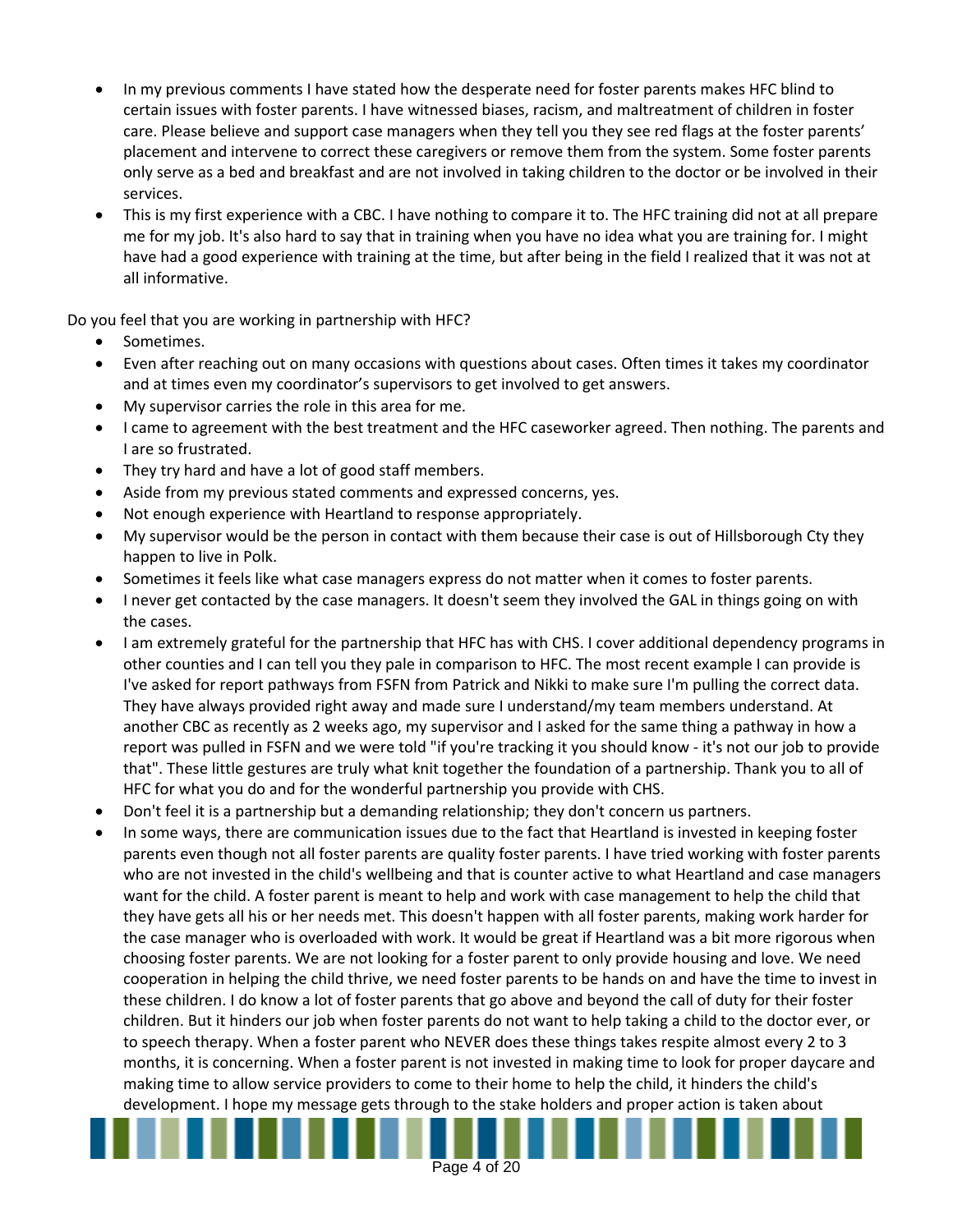situations like this that hinder wellbeing for the child and permanency. No child should lose a placement because a foster parent isn't willing to change their work schedule to fit the needs of a foster child. When the case manager is working weekly to take a child to speech therapy twice a week and take the child to the doctor, the dentist, to their respite, to visits with mom, to try to get behavioral therapy in place and the foster parent won't move an inch to help the case manager. This person should not be licensed just to be a bed and breakfast.

- To submit required paperwork to legal in a more timely manner, i.e. jr reports, case plans, etc. so legal doesn't have to constantly remind/request said documents.
- Current case worker is much better, but too much time elapsed before they corrected the problems.
- I am not directly involved with HFC.
- Overall, HFC works well with DCF investigations to help the children and their families.
- If it wasn't for training, probably would not know who they are.
- They only care about themselves.
- Yes with CHS; not with the other one.
- Communication and information sharing can always be approved upon.
- It is frustrating that we secure funding for services and then we cannot have a therapist for 4 or more months!
- I feel like rather than this being a partnership, this is HFC being the boss of us and having us run around like chickens with our heads cut off. I feel like for this to work more than a partnership HFC needs to involve the CM more.
- As a case manager I believe we work for HFC and I do what they tell us to do even if we don't always see eye to eye. Case managers bear the brunt of the work and Polk County has a limited amount of providers, and we have big caseloads so we would appreciate if they took some of the work of our hands when it comes to on call, placements and improving the amount and quality of service providers (this would have to be with the help of the state). Sometimes case managers have such trouble with burnout because we have to work extensive hours to get all the things HFC requires from us aside from meeting with bio parents, children, caregivers and transporting our children and administrative work. There needs to be a change where the work is distributed in a way we don't end up quitting, we LOVE the job and how we can help families, but we hate the work load and deadlines because nothing can ever get done at its best with the amount of responsibilities that are put on one human being who has not received proper training from the get go.
- I feel like HFC definitely takes credit for a lot of the work that we do.
- I do not have contact with anyone from Heartland.

How satisfied are you with the partnership you have with HFC?

- Not really working with Heartland at the moment.
- Doesn't feel like a partnership.
- I would like to see more trust on the part of HFC and more fully qualified staff.
- Aside from my previous stated comments and expressed concerns, yes.
- It would be very good if the case managers would work in partnership, reach out to assigned GALs ask opinions, or work together for things for the kids.
- Just to continue the transparency and communication that you already do :)
- I guess it's ok but, like I said they can be very disrespectful of our time and only give us placements after 5 even though I often talk to the placement later and they say they agreed far earlier to take the children.

Page 5 of  $20$ 

. . . . . . . .

- Overall Heartland is very helpful for case manager and we do work as a partnership. There are some improvements that can be done to make this an equal partnership.
- $\bullet$  I wish we had more communication.
- I am not involved with HFC.
- It depends on the case and how it is handled.

. . . . . . . . .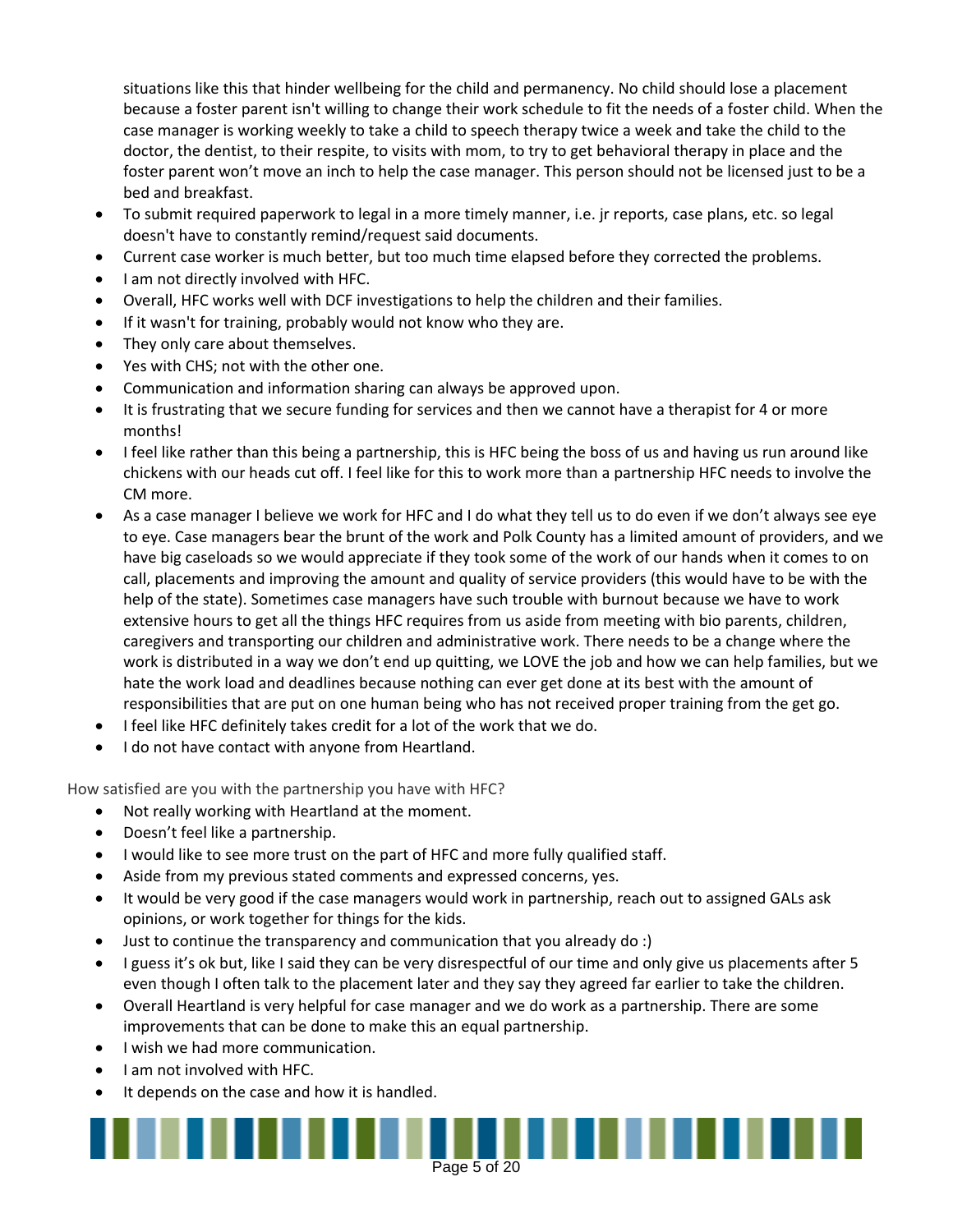- HFC has all been willing to assist in every possible way needed.
- We do not use the word partnership. HFC is our superior. The final decision maker. A partnership implies shared work. There is not a balanced distribution of the work. Yes HFC does a lot. But we bare the responsibility of it all. If anything goes wrong who gets fired is the dcm. I appreciate HFC Staff and the help they provide and how they can make things easier on us. But that help has its limits. So we are caught having to think outside the box to figure a solution to issues HFC just doesn't provide.

How satisfied are you with HFC's customer service?

- See previous comment.
- Some caregivers require more help than others and I feel like we need to do more for these people.
- It has taken over 6 weeks to get non-offending parent's fingerprints. HFC has been contacted numerous times, with little response or explanation.
- Aside from my previous stated comments and expressed concerns, yes.
- They are very responsive, client centered and solution focused. All staff are very approachable and easy to contact.
- Never had any contact.
- I was not aware of a children's customer service.
- What customer service?
- Some are great, but a few weak links make it difficult for all of us.
- $\bullet$  S/a
- I have found that there are times when requests are handled in a slow manner and even second requests have to be made. Many times this is caused by a CM not making the initial request as soon as necessary and the GAL has no voice to get things done more quickly. For instance, I had a situation where my clients were moved from Polk County to Pasco County. New insurance cards were necessary for the children. It took several months for the cards to be sent and then one card was in English and the other card was in Spanish! The caregiver called to request correct cards and was told that request had to come from the CM. Very frustrating.
- Again yes for CHS; no for the other one.

#### QPI

The team works for the good of the children and puts their needs first

- The Case Manager for our client is overworked (large case load), so she takes too long to get anything done. One Judicial Review was postponed because her report was not ready. We were not advised as to when it would be rescheduled, so we missed it!
- My GAL team works well together but coordination and communication inter-agencies is lacking.
- The parents have more rights than the children. When you are the GAL volunteer for cases that span over 2 years you see first hand how now the children face trauma due to being held in limbo. Case Managers not being held accountable for not putting the safety of the child first and instead extending case plans for parents and justifying their actions.
- Haven't seen where they work fast enough to benefit the child's interest.
- I have not worked directly with this agency, therefore, cannot say anything about them.
- Of course, we are in need of additional people to be Guardian Ad Litems.
- While I believe their intentions are good, unfortunately I've seen cases during this timeframe that causes me to question some of the decisions... As an example: A case where the child was placed back into that I did not believe was in the child's best interest (which was later confirmed) and another case where I do not believe removing the children was necessary or in their best interest. Naturally, I can only speak to my particular cases and experience but I've had similar experiences in the past which causes me some concerns. I should also state that while it does make for some sleepless nights, regardless of whether or not I agree with the

Page 6 of 20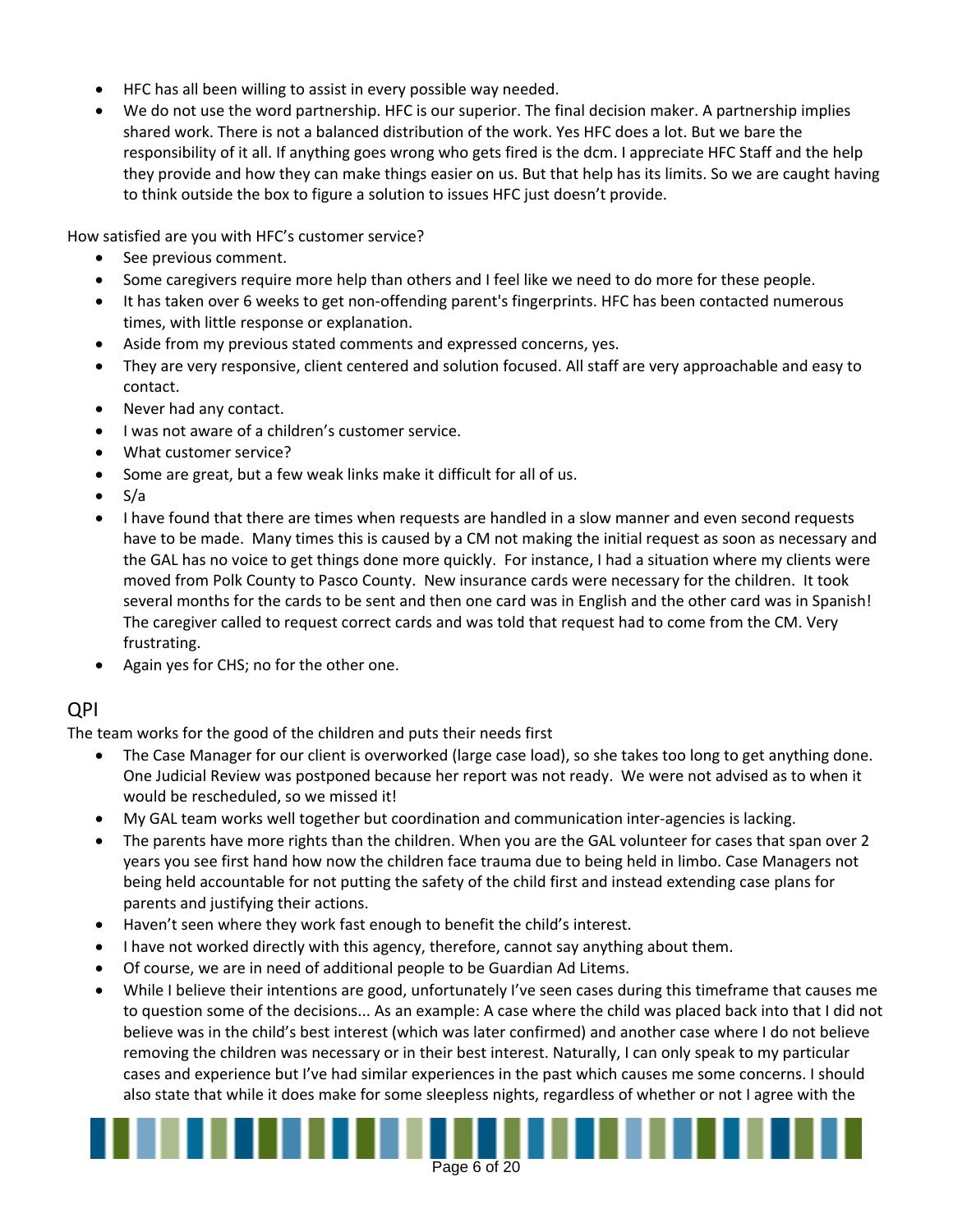decision, I wholeheartedly support them and will continue to do so. I just wish more weight would be placed on the opinions of the volunteers who spend the majority of their attention and time on a very small number of cases compared to the required workload and demands often placed on employees. I hope that makes sense.

- I often find that the Guardian Ad Litem office and, especially, volunteers are not kept in the loop by service providers. While I believe all team members place emphasis on the welfare of the children, there is minimal effort to resolve differences since not all members are of the same opinion when it comes to what is most appropriate for the children.
- Sometimes when placements is notified of a potential placement breakdown or a child who is not happy in their placement they do not proactively look for an alternative placement until things blow up.
- I think with the case loads being this high it is impossible to put the children's needs at the forefront. It is more just trying to keep the paperwork from being late and trying to avoid "getting in trouble" for late assignments.
- For the most part yes, however; there are times when moves are made that are questionable.
- Other than the GAL folks, the work load is so great there is only time to address caregivers and separated parents. The children tend to fall through the cracks.
- This Guardian ad Litem office is committed to providing all children displaced with every opportunity to be safe, successful, and happy.
- This applies only for the Guardian ad Litem Office, and often times we are limited to what we are able to accomplish due to agencies as DCF who will not do their jobs.
- No real interaction with Agencies.
- Depends on the agency. There are some who are true team members some who do not share info that would be helpful to the child's welfare and benefit.
- Many team members seem to be very dedicated to the well-being of the children. There are some who seem to be just checking off lists or there for the paycheck.
- From what I've seen, most on team really care and are compassionate.
- It truly depends on the Case Manager.
- Sometimes the decisions are made based on money rather than best interests of the child.
- More communication and streamline.
- More communication.
- We have too many cases to do the job with all accuracy.
- The question is not very clear. Who does child welfare staff entail. If it's case managers I completely agree.
- There are so many staffings that delay permanency for children. There is not enough support for foster parents so children are constantly shuffled through the system. Foster parents are not held accountable for the damage they are doing to children by continuously shuffling children through the system. ESSA staffings do not hold the children's best interests and some of the children are failing due to constantly switching schools. Children need to stay with their teachers and cannot be allowed to be switching schools. There needs to be better transportation options set up for them.

The resource parents and I work well with each other and we treat each other with respect

- If you are speaking about DCF working with GALs the answer is a tragic no!
- I have not worked directly with this agency, therefore, cannot say anything about them.
- I'm not sure what the definition of "resource parents" is but I'm assuming it means the child's actual parents.
- I have no issues with the resource parents and find them willing and eager to share information.
- Not sure who is defined as Resource parent.
- This assigned child is in a loving supportive home. They are always open to my visits and contacts.
- Not familiar with term resource parents.

## Page 7 of 20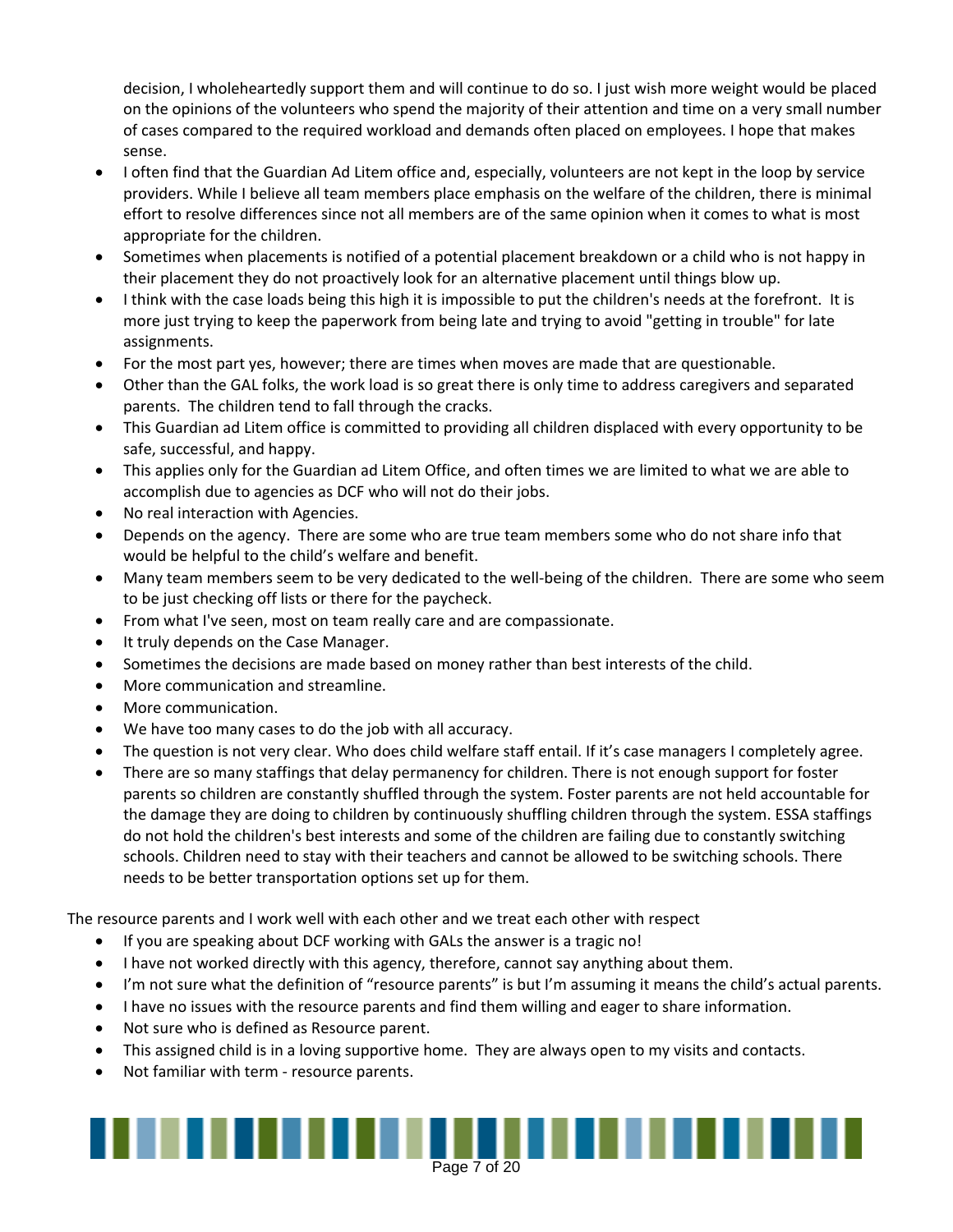- The resources our parents receive are not always on board or on the same page. Mental health is a huge issue regarding our families.
- One of the most important areas in Foster Care is having a working relationship and understanding with the caregivers. Caregivers will reach out to the VCA more often than anyone will expect for help as they are not getting timely (or no) responses from the Case Manager to include staff (supervisors).
- Have not had enough experience.
- When not under the influence of a substance and mental health issues addressed and treated then YES! The rest of the time no!
- They are also over burdened and stressed but provide as much documentation and information as they can but just don't have enough time to provide it timely.
- Depends on the resource (foster) parents. I have come to learn that there should be some sort of filtering system the stakeholder should implement to avoid licensing fp's who have racism, and biases against bio parents, or people who push their religion onto the children. Also some resource parents can only provide housing and food and are not participating in the child's medical and educational care. How is this helpful to DCM's? The stakeholder does not defend dcms and forces them to work things out without proper intervention. This is why there is such a huge amount of case managers who quit within the first 6 months.
- Does resource parent mean foster parent?? If so, then I work fairly well with them. Foster parents do expect a lot out of case managers. It is hard to constantly have to help with taking children to their medical and dental appointments and transport them to all of the visits. Why sign up to be a parent when you can't do the basic functions of parenting such as taking children to their medical and dental appointments?

Members of the entire child welfare team treat each other with respect

- Child's case manager never notifies me regarding Staffing Appointments so that I can stay abreast of progress in the case plan for birth parents and decisions for child.
- I have not worked directly with this agency, therefore, cannot say anything about them.
- Fortunately I have witnessed complete disrespect only on one occasion.
- I have had incidents in the past where a service provider has been rude and inappropriate toward a custodian. In general, there is mutual respect; however this is not always demonstrated, especially when it comes to sharing information.
- Case managers between agencies treat each other with respect. However, Heartland Staff tend to talk down to case managers and treat case managers poorly. Heartland staff tend to come across as condescending and want us to jump right away and don't tend to think about we are in field 80% of time.
- There is minimal support from supervisor staff.
- Not true! It is seldom you can find a case manager (or CM supervisor) that is willing to work with you and respect you as a volunteer that DOES have the best interest of the child. I recently had a CM quit her job due to the lack of respect she was getting, had a fabulous working relationship with her. A parent/sibling meeting was scheduled that no one in her office kept, parents, children, foster parents and myself showed up. We had to supervise the visit as no one in the department even attempted to do so. It was disgusting to know they expected us to do their job. Supervisor showed no concern or empathy for these parents and children.
- Almost no respect for foster parents by HFC.m
- Depends on the case and the people.
- For the most part I would agree. There are always exceptions to this rule when individuals do not understand or are not comfortable with another professional's role in the team. But, as a system as a whole, members work well together.
- Generally yes however when dealing with placements it's very difficult to provide details when in the field when placing and I personally have had an issue in the past where one person has been rude and came across as disparaging toward CPI.

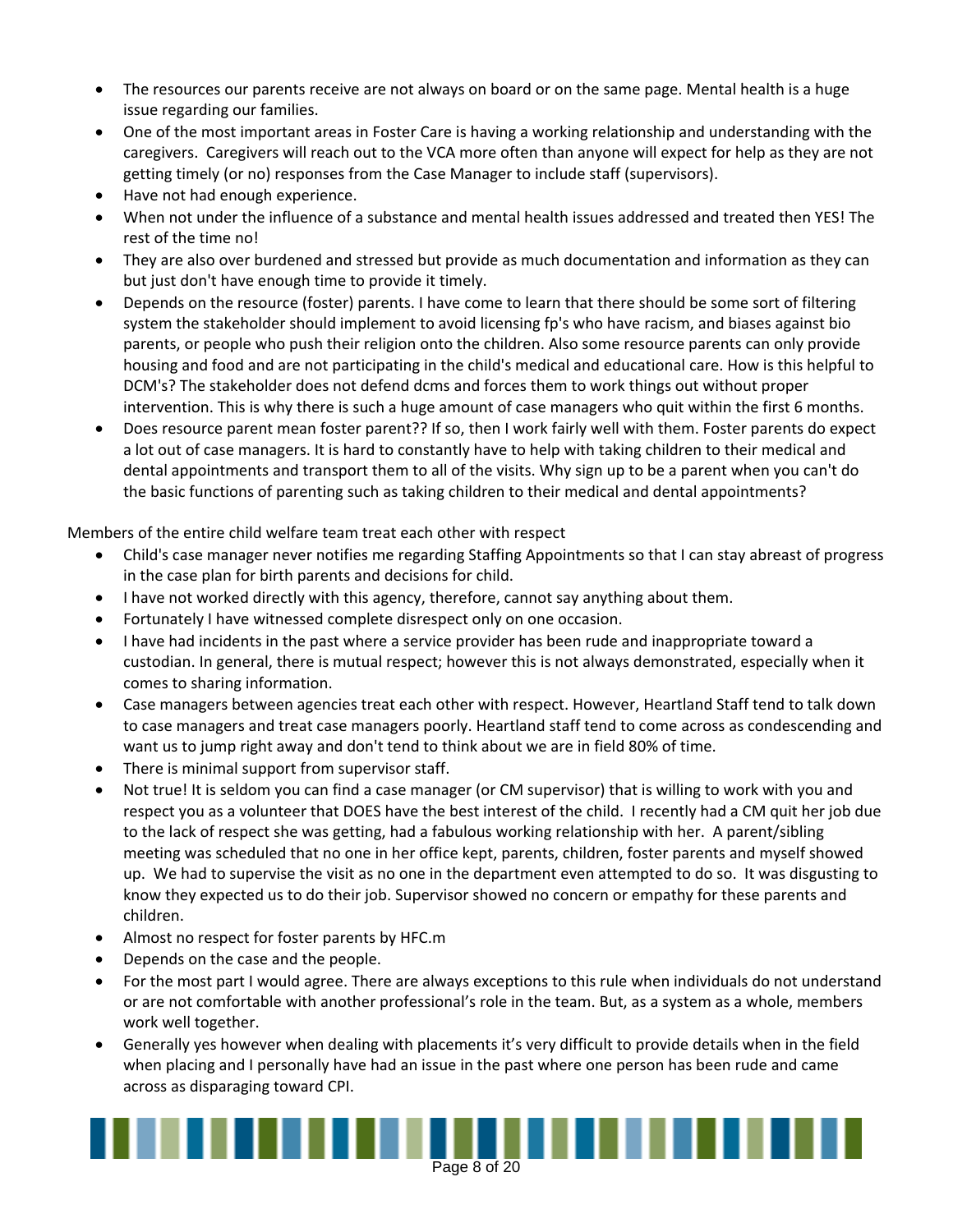- There are a few Attorney's that become stressed and snap at times.
- I have heard many GAL's complain about case managers with the foster parents. It does not unify a system when GAL's are not more supportive of a case manager's efforts and talks bad about them with a foster parent. Also there are rumors about supervisors also talking bad about their own case managers.

I can allow caregivers to make normal decisions about children's participation in activities

- Within limits of course, according to the court decisions.
- Confused by the wording... As a volunteer GAL, I personally don't have the authority to "allow" the caregiver to make such decisions but I do encourage them and can offer advice. However, the biggest obstacle I usually encounter is the caregiver's ability to pay for any extracurricular activities such as camps, sports, art, theater, etc. Is there any financial assistance for these types of activities? If so, could you please let us know? If not, is this something that could be considered? I think these children would gain a tremendous benefit from such activities, especially with all the disruption that typically accompanies these children.
- No problems.
- They are allowed to make decisions within reason and within decisions of the court.
- This depends on the caregiver's level of buy in on safety protocol.
- Can't approve out of state vacations.
- I am fortunate to have great caregivers.
- Depends on the family and the ages of the children.
- I have experienced that this is dependent on the case and what legal or cm has decided due to past concerns.
- We have to Notice the Court when a child goes on a vacation less than 14 days and request a Court Order if this vacation will be longer than 14 days.
- Yes! Under normalcy!
- It depends on the child and their circumstance. Some children cannot be on social media and some family trip require court orders.

I work with caregivers to have relationships with birth families

- Very much agree with this statement, that is the intent of this program, as much as possible according to the status of the birth parents and how much they participate.
- Definitely depends on the reason for children to be separated from birth families.
- The team is generally in agreement when it comes to encouraging an appropriate relationship between children and birth parents.
- Caregiver family has been more than open to work with natural parents.
- If a caregiver is willing to do so, then I certainly encourage the relationship. Sometimes caregivers are not interested due to the background of the parent. I have found when that relationship does occur with both parties, more often than not it works out very well. The children most definitely benefit from this relationship.
- When possible/feasible.
- It really depends on the situation.
- It is hard to support visitation when you know a parent is actively using drugs.
- I encourage this, but some of the birth parents just drop out of sight. This is especially true with those involved in drugs.
- Sometimes it appears not to be in the best interest of the child(ren), and the age of the child is a factor, as well.
- However it is about the case each one is different.
- Unless it is a danger to the home and family members.

## Page 9 of 20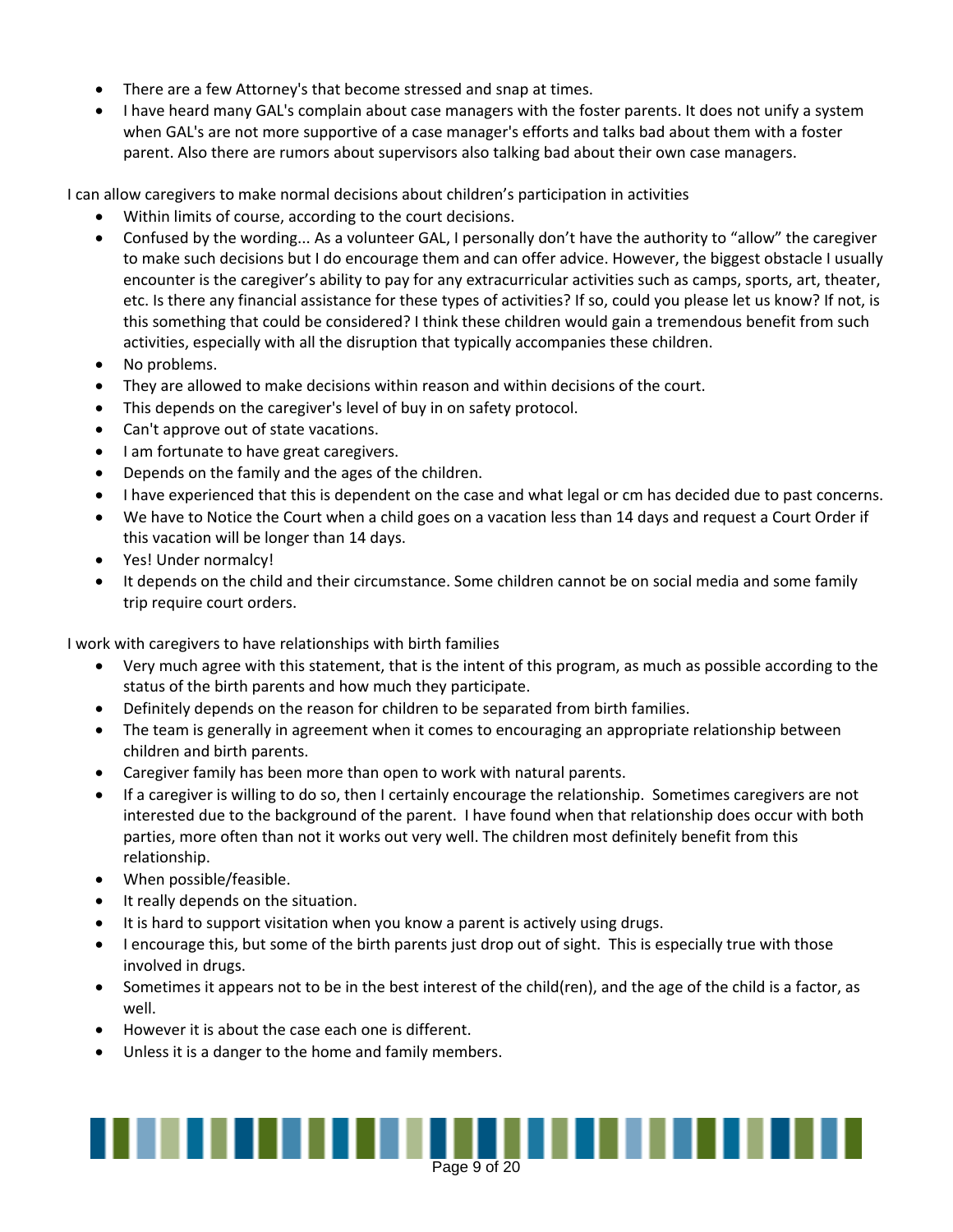I do not believe that most foster parents are willing to work with biological families. I know they are trained to do so, but it is not required and most refuse. Some even attempt to interfere with reunification. Relative and non-relative caregivers are more apt to work with the biological families than most foster parents are.

Caregivers I work with participate in decision-making activities

- I have not worked directly with this agency, therefore, cannot say anything about them.
- Yes, they do fully.
- Participation and preparedness is not always as professional as should be. Additionally, the GAL office is not always made aware of meetings, etc. at which they should be present.
- Sometimes but not always.
- Depends on if they are needed or not. A lot of hearings are over an hour away and only last 15 minutes so most caregivers do not attend.
- Except where the child is placed out of the county. We have a caregiver 200 miles from where the JR's take place. The call-in process does not work, and it is too far for the caregiver to travel. The caregiver wants to participate, but finds it impossible.
- Sometimes new tasks keep being added to clients that are meeting the approved court case plan.
- Most of my caregivers do and have participated in these types of activities. It gives them the opportunity to hear what is "next", as well as to provide input that may have not been disclosed prior to one of these activities. I have been in meetings where a caregiver reported some concern and actions have been taken to help the child or caregiver. Good idea and would hope all caregivers could attend.
- Some do, some don't, usually b/c they are overwhelmed w/responsibilities.
- When possible.
- I am open and honest with choices.
- There are only a handful of foster parents that attend court hearings or are a part of the team. A lot of relative and non-relative caregivers do and are very involved with the team.

The last transition I was involved in was handled in a developmentally sensitive manner

- I have not worked directly with this agency, therefore, cannot say anything about them.
- Unfortunately the last transition case I was involved in, did not have any "transition" period or plan and the child immediately reverted to unsafe behaviors because the majority of their time was unsupervised at home, while the caregiver worked. They were too old for childcare and of the legal age where they could chose not to attend school (16+). However, it was ultimately the judge's decision, and sadly only hind-sight perspective that it was not a good one. Ironically the case I'm currently involved in is the opposite scenario, and believe the children would benefit more from having their father in the home (while the parents work their case plan) more so than from having him removed from the home. In my experience it's extremely rare to even have the father want anything to do with the children and statistically proven that children without a father in the home have more issues than children who don't. If I believed the children were at risk in any way, I would not make any such recommendation. However, in my particular case and current transition, that is not the case and it saddens me for kids. Again, I think that by placing more weight on recommendations from volunteers who spend the majority of their time, attention and focus on a relatively few number of cases (1-3), compared to the workload of employees, situations like the two cases referenced above could be avoided.
- I am currently involved in a transition that could have been handled differently for the benefit of all concerned. Prior transitions, however, have been very satisfactory.
- I was on a case that last three years. It had its up and downs in the court room.
- The last transition I was involved in was a short notice transition during on call hours. One of our children that was living at George Harris had been arrested following a physical altercation with another child. Bartow PD responded and arrested her. She was not charged with felonies so she was not taken to the JAC center in Bartow. When I picked the child up she was in handcuffs. When I asked the officer why she was in

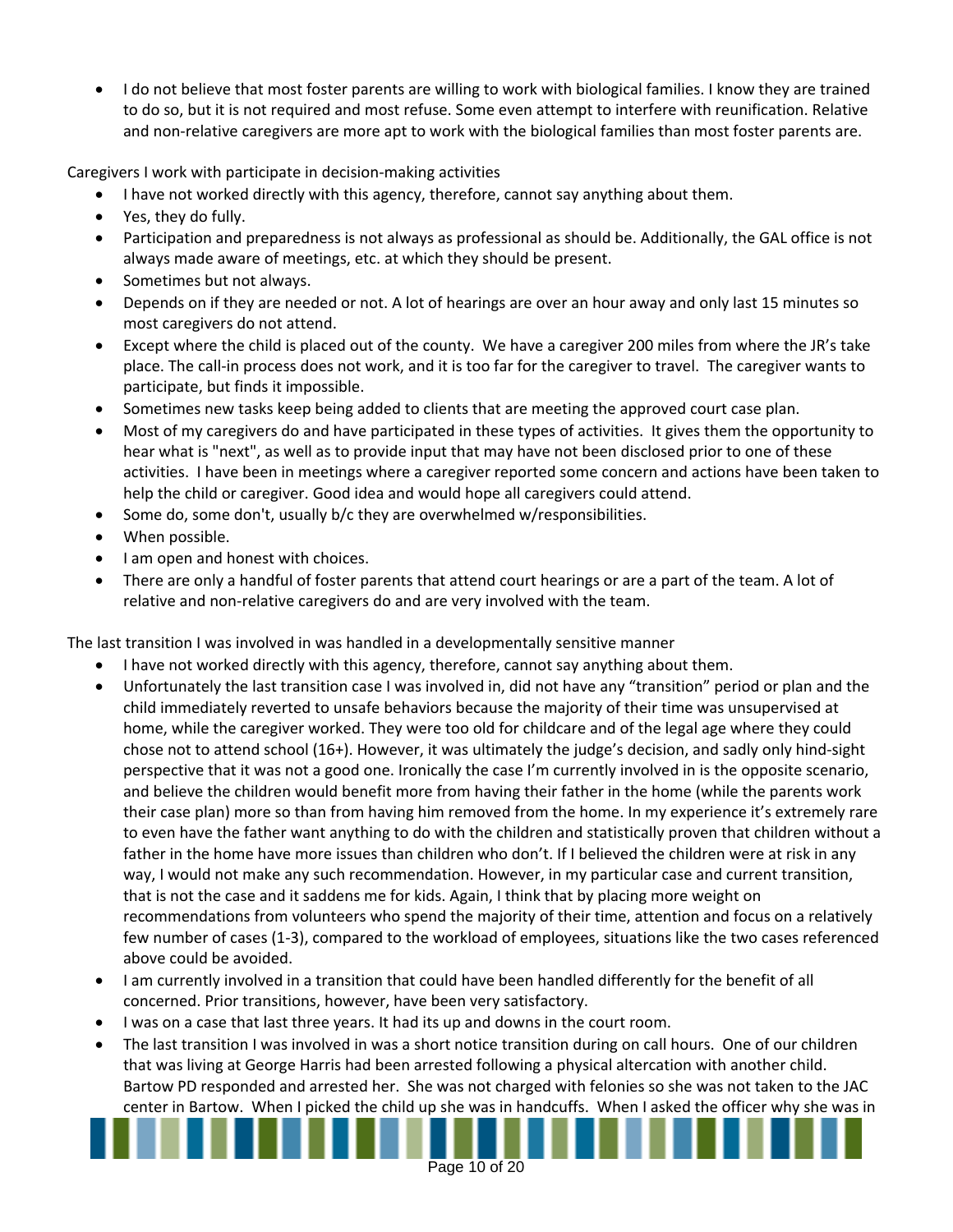hand cuffs he told me it was because she was being detained. Because the child that was assaulted was still at George Harris our child could not return there. Placements found a new home for her at Miracles in Hillsborough County. When we went to George Harris to pick up our child's belongings the staff had to pack a lot of them in a black trash bag. When we were leaving George Harris I asked the child if she had eaten any supper and she said, "No, Sir." Her tone indicated she has very hungry. It was 10:45 pm. I asked her what she would like, and I purchased a meal for her on our way to miracles. I understand that this was short notice, but it was a traumatic experience for our child. Also, although again it was short notice, George Harris packing her belongings in a trash bag was also short traumatic for her.

- This varies from case manager to case manager. The transition to age 18 still needs a lot of improvement.
- Court adoption was a happy day.
- My child was moved to an out of state location. This process took several months, I was not kept in the loop, was told by the caregiver what she heard. The caregivers felt their concerns were not addressed timely, they were anxious throughout the process due the lack of information that was provided to them timely. The child had no opportunity to meet the new caregiver (a relative they did not know) until he was taken to New York. Fortunately I believe he is doing well.
- The child was re-traumatized b/c there was NO gradual transition. One day she was in the foster home, the next in family members home, whom she did not know at all. No consideration was given to the foster parent's requests/feelings either. They were only concerned with 'getting it done'.
- Caretaker was being evicted. CHS waited to last moment to move child despite GAL finding and exceptional placement for child.
- We have not had a child placed from Heartland for almost 2 years.
- A good majority of the transitions are developmentally sensitive, the last one was simply court ordered in an expedited time frame.
- I'm about to have a transition. I'm hoping the lead based community agency handles this the right way so my child doesn't suffer.

#### Community Relations

- I can only speak to the departments I've personally had interactions with and have had nothing but positive experiences with them thus far.
- Feel I needed help with services and support and did not get help until I attached upper leadership from Heartland on emails. I should not have to list 10-15 people on email to get help.
- Some of the community relations listed are not as well known to staff and community agencies.
- One attendee from Heartland for an IEP.
- Please look into Domestic violence prevention.
- HFC School liaison is amazing at what she does Ms. Lynette Mitchell is a wealth of knowledge and support. But recently she has been only working half the time because she is involved in other HFC projects. And this limits what she can do for DCMs. Same goes for other great staff members.

#### **Operations**

- I am answering as a current Volunteer Child Advocate, in my current case only. I contacted the Case Manager from HFC on three occasions to get updated on the next scheduled time for the parents to meet with the children and caregivers and never heard back from that Case Manager until AFTER the meeting took place. My intent was to observe the interactions between the mom and the children and the father and the children (and of course the interactions between the birth parents and the Relative Caregivers).
- Team needs to be more consistent and efficient.
- Honestly it feels as though foster parents are not expected to do anything and all of the responsibilities are put on case management making our jobs unmanageable and increasing turnover. HFC does not address

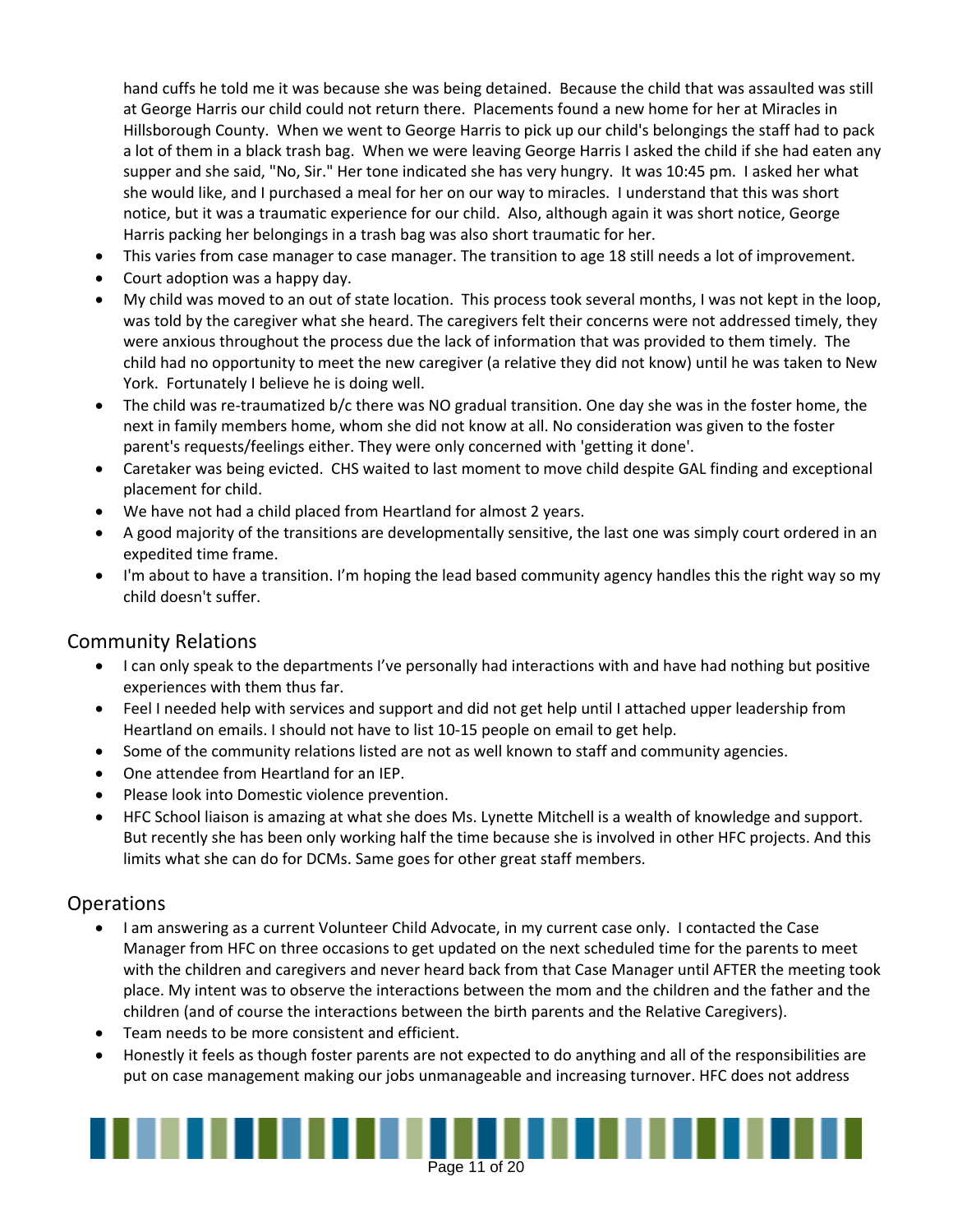these concerns because we "can't afford to lose foster parents". When concerns are brought up it feels as though licensing kinda sweeps them under the rug or avoids them as long as possible.

- CPI need to have reviews on accounts. And that good decisions are being made in part of the Children Only. Not the parents, if they are within neglect realms.
- I think dads who are out of the picture should be sought out and given the option of child support or TPR at shelter of the child. That way adoptions would be able to happen sooner for many children. Within the yr, to 18 mo. Instead of 2 or more yrs.
- Not enough placement and they are broken often. IL is not starting until the child is ready to age out! Adoption takes forever.

Placements:

- The Placement Department is always responsive to our requests and needs.
- Placements team can sometimes be a little short and on one on call night, were unhelpful when a CM was in the field with a safety issue with a foster parent. We do know that they work very hard and placements are limited.

Adoption Services:

- The adoption process takes too long! Not enough communication with the adoptive parents and with the GAL Volunteer. Once Adoption is planned then it should be expedited!
- There needs to be improvement in communication and access to post adoption services for adopted children and families.
- When cross-county adoptions happen, there is so much confusion as to which county conducts what requirement.

#### Quality & Performance/Administration

- ICPC person has done an amazing job. I feel like we case managers could use more help from diligent searches.
- It cannot be a blanket answer or solution every case is different

#### Finance

Resource Management

Adam always gets an approval within 48 hours turn around at the worst usually it is the same day.

Overall effectiveness of the Heartland for Children system of care:

- Aside from my previous stated comments and expressed concerns, I do not have any other suggestions for improvements at this time. I must admit, I do not know how much control HFC has over the cases or transition plans so I do so with that in mind, but I genuinely appreciate the survey and your willingness to allow comments and suggestions for improvements. However, I truly appreciate everyone and all that you do! Thank you!!
- They seem to work hard at doing their job correctly and efficiently as possible, my only guess is they have such a heavy workload they can't stay on top of each and every case. Most of the staff that I have dealt with seem educated, dedicated and successful.
- $\bullet$  SO-SO
- Children are left in placements without GAL involvement.
- I believe they try very hard to be effective and successful for the children and families impacted. I would like to see them hire more Case Managers so that each could spent more effective time on each case, esp. the more complex cases. Having Case Managers with extreme number of cases is not good for the families or the



Page 12 of 20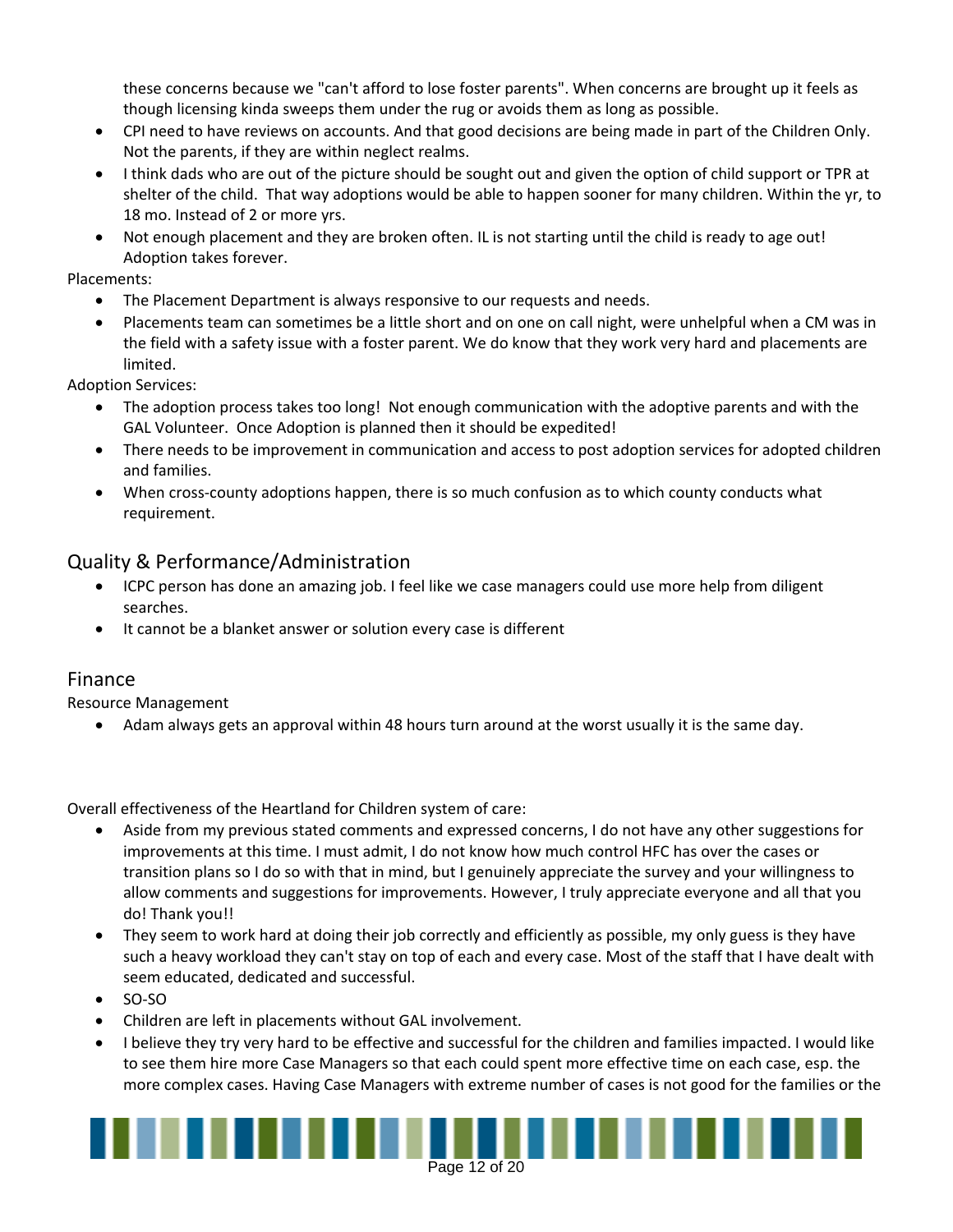children involved. In addition that tends to cause Case Managers to get frustrated and look elsewhere for work, thereby losing needed experience.

- Communicate!
- More resources- reduced case loads per case manager
- I believe it would be beneficial for employees of Heartland, in their multiple capacities, to do a ride along with dcf investigators. Specifically those employed in placements.
- Has its limitations. See all comments.
- Sometimes I feel like we have too many hands in the soup, and there are too many forms to fill out in order to get what we need for our clients, or so we can do our jobs effectively.

HFC's appreciation and understanding of the contributions Stakeholder has made to the system of care in Circuit 10:

- It's a team effort and they have not individually singled me out to recognize me...
- I've been a GAL for almost 4 years and I have never heard any kind of appreciation from HFC. Thankfully I do not do what I do for recognition from them or any other agency. I am here for the children.
- Other than previously expressed concerns in this survey, of which admittedly I am not sure how much control HFC has over it, I have no other suggestions or complaints.
- Feel we are not valued or appreciated. Feel we are informed of all wrong more than anything.
- No face-to-face interaction with HFC.
- I would guess that HFC feels I am a pain in the neck and would rather not have me involved.
- Don't know.
- They could do more for volunteers.
- See comments related to placements in previous survey.
- We need more services here in Highlands County.

How Stakeholders view their contributions to the system of care and if they feel that that are able to add value to the mission:

- I add value every day. If I thought my presence didn't make a great difference, I wouldn't continue my service because it would then be a hindrance. I wouldn't want that for the children nor the families I serve.
- We are able to get responses from Heartland when the adoptive parents are not, so I feel we do add value. A squeaky wheel gets oiled.
- Speaking out and standing firm on issues regarding adoption of a child.
- I have been doing child welfare in case management for 5 years, and I can say that I really enjoy what I do. I contribute to the system of care as a dedicated employee serving the children and families.
- I have tried and do feel I add value to the mission.
- Yes.
- Yes.
- I try and hope that what I've done will be effective for the welfare of the child.
- Yes.
- Yes.
- I would like to think so. Especially when in comparison to caseloads. Volunteer GAL's by nature of the position have the unique ability to spend the majority of their time, focus and attention on a relatively few number of cases at a time (usually 1-3) but also believe that allows for a perspective that others with significantly larger case volumes might otherwise have and because of that, would like to see more weight placed on the recommendations of the volunteers, is all. I believe this unique perspective could be better utilized, but again, I'm not sure how much control HFC per say actually has over this but anything you can do to help with this, I would be forever grateful! Thank you!!

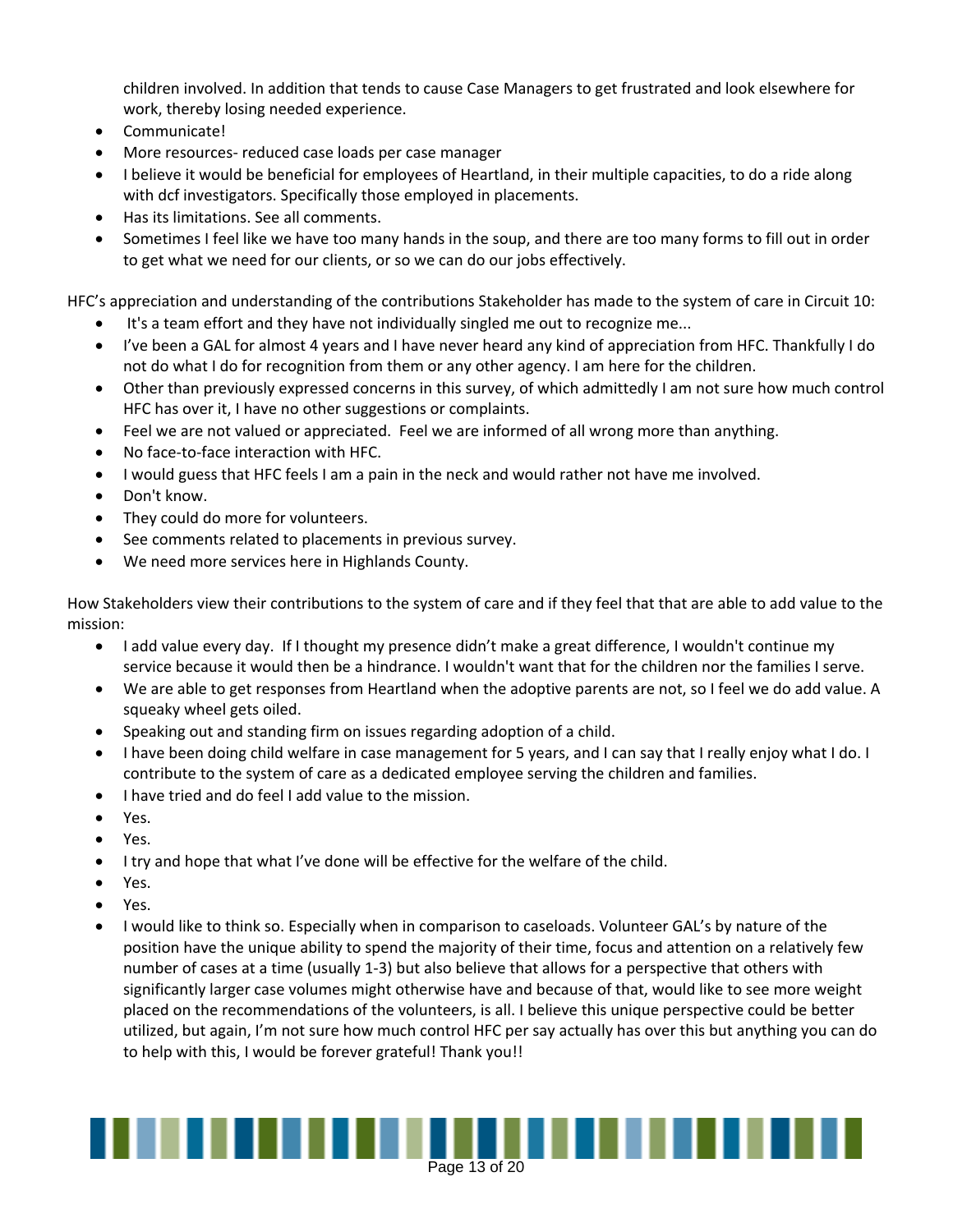- I believe I contribute to our Theme "I am for the Child" in every way it is intended. I have one case and I have volunteered to do home visits for those Volunteers that had to miss a month, and will continue to do so. My intent is to be the best Volunteer Child Advocate for each and every case I am assigned to.
- I have done my best to be a dependable, helpful member of the team.
- Yes.
- Frequently visit home to have feedback home front situation.
- Yes.
- My contributions are significant. Yes I add much value to our joint mission.
- Yes.
- Yes.
- I have a passion for working with the children and families we serve. I have longevity; more than 16 years with my company and 26 years within Child Welfare. I am supportive of my staff and work hard at staff retention.
- JS is doing their best to provide services and to make sure youth make positive gains in the areas of social and behavioral.
- Feel we offer a lot but is not valued.
- I contribute 100 percent to the system of care, add value. Don't always feel I get the team work needed for this profession.
- I feel that our organization is able to add some contributions to the system of care. I feel that overall our input may be valued, but is not necessarily useful for causing change. It is very difficult to change the system of care and make improvements.
- Sometimes.
- Yes, I feel that the direction that the partnership between DCF and HFC is moving towards a more united direction to better enable meeting the goals of the mission.
- Yes I do.
- I feel I work well with our partners and the families we serve. I have a passion for working with our youth and remain dedicated to helping families.
- I certainly hope I've added value to the program of the adoptee over the year.
- Yes, we love our children and only want what is best for them.
- Yes. I feel I add value to the system by my volunteer work through GAL.
- I honestly make an effort to be an active participant in guiding outcomes and processes in our system of care.
- I do my best to know the children, advocate on their behalf. That helps them do their work.
- Yes.
- I try to manage and keep our children safe and families together. I wish there were more we can do for our families at times.
- I firmly believe that a Guardian ad Litem I am helping the children I am responsible for. Helping to ensure they are SAFE, they are provided an opportunity to succeed and to keep growing while their parents go thru the necessary adjustments to be reunified with the children.
- The Guardian ad Litem program makes all the difference, we CARE, we PICK UP THE PIECES when we hear we are needed, when we see a child or caregiver is struggling with a need.
- Yes.
- Sometimes it seems insignificant, but in total with all the other volunteers I think it makes an impact. Yes, I do think I am able to add value.
- Contributions are valuable, but are not treated as such.
- Yes.
- As a GAL I am very involved with parents, foster parents and children. I think I have made a difference in my families' lives and have helped answer questions and made transitions smoother.
- Yes.

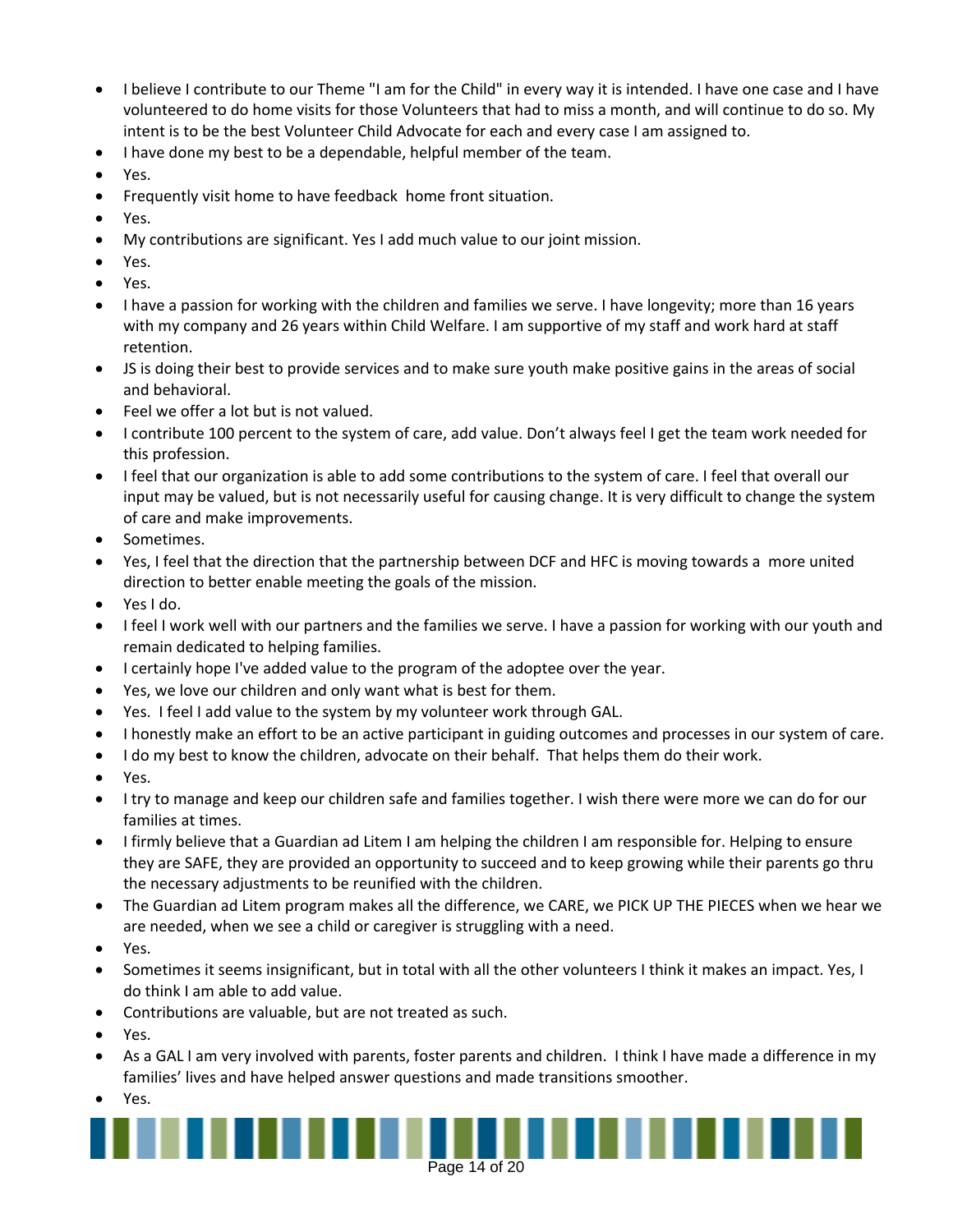- I do believe I add value, although sometimes I am unsure if it's enough. The mission of the organization is ideal and achievable, especially when working together.
- I'm involved in the advocacy process of the child. I'm enjoying my part in this long process.
- Yes we add a lot of value.
- Yes. As a Guardian ad Litem I feel the system and the courts respect my involvement and allows me to properly add value to my cases.
- Yes.
- Absolutely.
- The Champion for Children Foundation reach over 4,000 children in Highlands County each year. Our programs are strengthening families; putting safety, health, well-being, and stability first.
- Yes.
- Yes.
- I add value in the system of care with my community networking and beginning 14 years of working in Circuit 10 in addition to having worked 5 years at HFC at the ground level efforts of prevention cases.
- Our organization is able to add value by providing a specific type of support to foster parents that increase their ability to foster well. Heartland for Children accepts, embraces and promotes the partnership which allows us to further our success.
- I know that through the years working with HFC, the work we do and the evidence we provide has been acknowledged. When difficult cases come along we are directly contacted to be able to provide services to those families in hopes to stabilize and/or assist with reunification. Through the acknowledgment, we have felt that we are contributing to the mission at hand.
- Overall my mission adds value due to the fact that as a dcf investigation team we identify and rectify child safety issues from a least intrusive to, when required, a most intrusive perspective. Our prevention methods, how they are deployed are insufficient. The resources are not plentiful and provide little to no help prior to the removal of a child.
- Somewhat just not enough time in the day.
- Assessment of potential dangers.
- I am but a finger of a long arm and feel I am helpful in assisting family be safe and re-unified whenever possible. I am the out in the field and without support that OHU and HFC I would not be able to change as many lives as I have been able to.
- Yes.
- Yes.
- Yes by completing the documents in a timely manner if they are provided to me so that I can submit them as needed.
- I work hard to help locate relative and/or non-relative placements for the children in foster care so they can be closer to and spend more time with family; so that they are placed with someone they know and feel more comfortable with.
- I file documents and answer phones. Yes, I feel I add value to the mission.
- I feel that I add value but I do not feel that HFC identifies the amount that the front line adds.

Page 15 of 20<br>Page 15 of 20

Strengths of the Heartland for Children system of care:

- They set guidelines when we are unsure. In this field nothing is ever black or white. So I those cases when we are unsure, they are there to give direction and I need that.
- Interact with children on a timely basis.
- They all work together.
- Not in a position to comment.
- Dedication to the child in concern.
- Bill Nunley.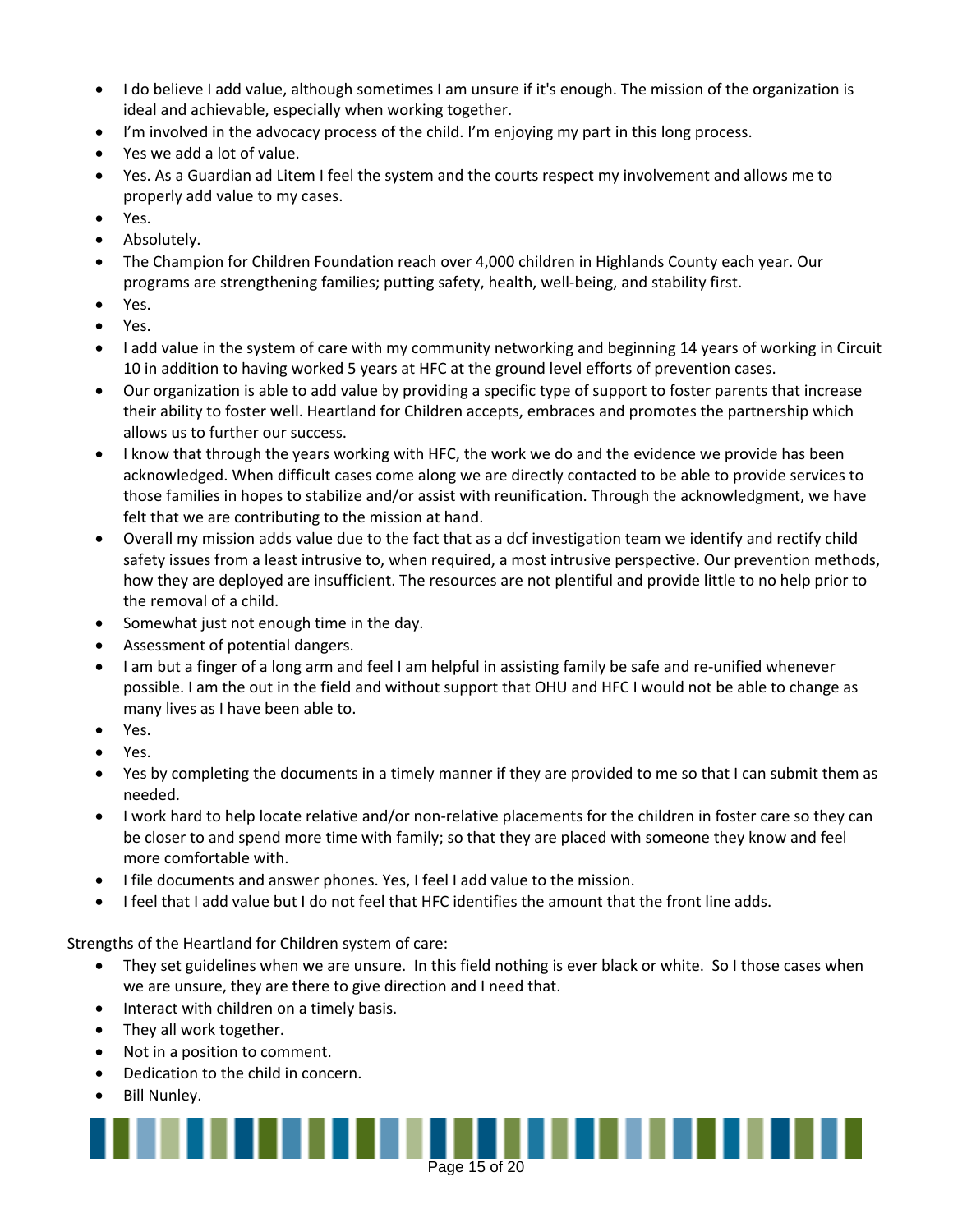- In my personal experience and opinion, I believe they have some of the best staff and employees!
- I believe their strengths are the people assigned to handle the cases assigned. Most of those people do the best job possible considering the number of cases assigned.
- People who care.
- Strong leadership and commitment to serve.
- Providing services to families as needed.
- Placements is very responsive. Training is also very good.
- I believe Heartland listens to the staff's ideas and bring training opportunities to help enhance their skills.
- Heartland is well-organized and go over and beyond to make sure their clients are getting their services that are needed.
- Their higher up leadership is involved a lot.
- Overall, the organization is well structured and the team cares about the kids. The introduction of TBRI will be a huge strength as it develops.
- The willingness to have round tables and workshops to be open to suggestions and put into practice new processes to enable a more streamlined and effective procedures.
- I feel that HFC does a good job of providing relevant training materials.
- Unsure exactly how HFC works, because I am newly trained volunteer. I'm sure over time, I'll understand more.
- Because of the stained relationship with your caseworker, we have not been very involved with Heartland.
- There is a strong focus on performance, permanency and child safety while maintaining a team approach. HFC takes the lead and encourages our direction. This is important, as I have noticed in other system of cares, the lead agency does not have as much respect in their circuit, as HFC has in ours.
- The strength is in great case workers.
- Available and good training.
- **•** Team work with Investigations and Case Management.
- They have many caring and experienced personnel employed. Many love what they do and try their best to be successful in their particular job.
- Maybe foster parent classes.
- Proactive and involved.
- None.
- It exists.
- Education.
- Child welfare.
- Partnership, commitment of employees and volunteers, heart of the people, focused on family.
- For what I know is their intensive job for the safety of them.
- You have some great attorneys and MDTs are held great.
- The organization is strong and organized.
- The case managers. They truly care for their kids and making a difference. Most of them do.
- Strengths include educating, providing support, streamlining and providing problem solutions when needed, to strengthen services to children and families in our communities.
- Commitment.
- **•** PARTICIPATION.
- Trauma consultants are the best! Accounts payable, Adam Ward, is knowledgeable and very quick and accurate in his work.
- During a presentation I once heard that HFC was satisfied with ranking in the middle of the state as far as performance measures. The explanation was that this indicates there is a good balance between quality and quantity. Quantity is absolutely important as the children continue to come into care and they all have to be served. But, HFC was okay slowing down the process for a few children who really needed some extra time in

Page 16 of 20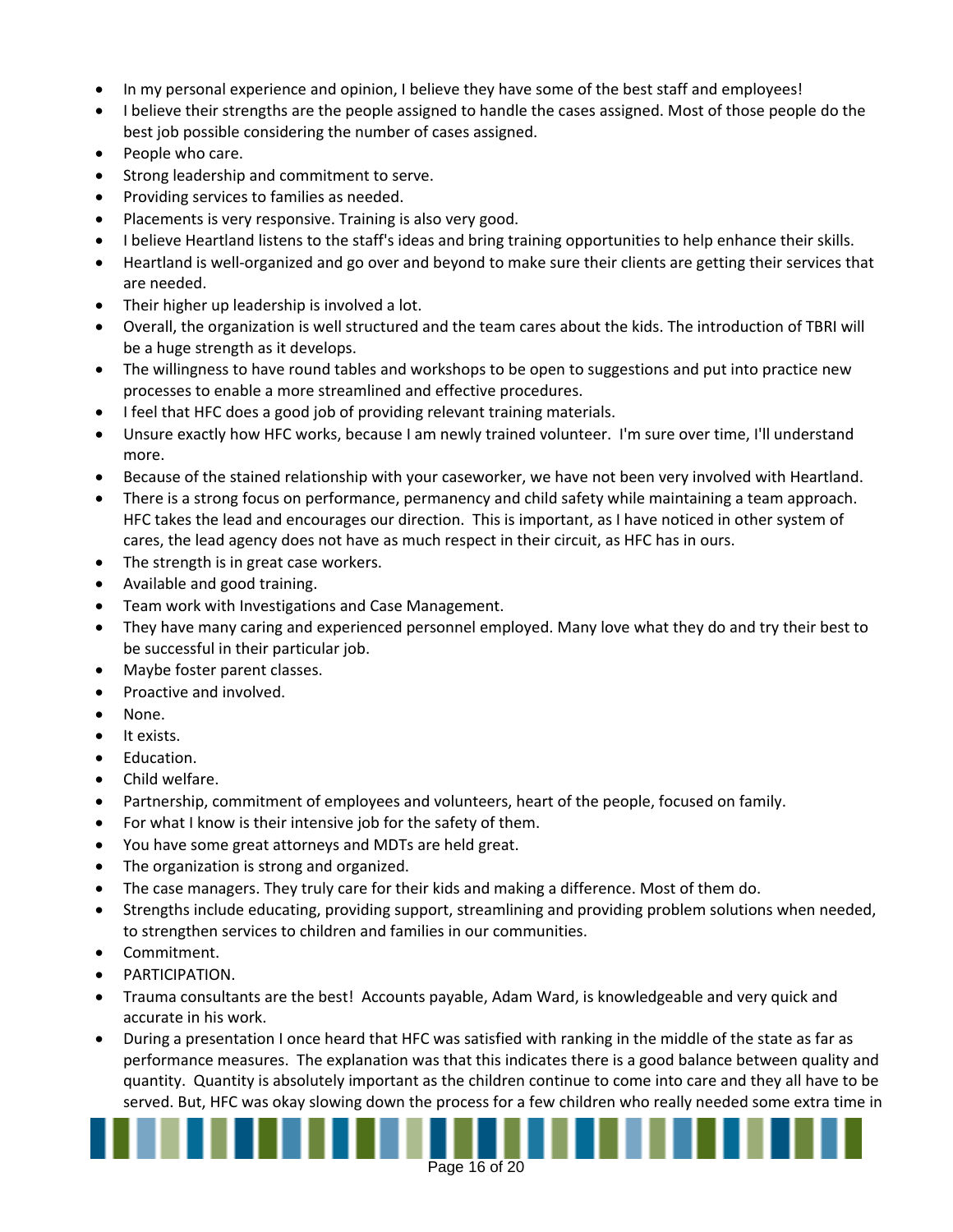order to receive a quality service and be better served and prepared for their future. This balance, and willingness to let a number go for the sake of the name is one of Heartland's biggest strengths.

 Speaking on behalf of our office, we have had positive experiences when discussing current cases and barrier predicting, in order to problem solve and expedite the various items that may be impacting a successful case discharge.

Communication whether via email, phone and in person has always been positive.

Showing appreciation for all of us who contribute to the cause is shown and verbally acknowledged.

- Access to funding. Helping facilitate transitioning for children.
- Constant and consistent training.
- They are always there.
- HFC is the umbrella we provide for the family in services and care for the safety of the children and the hope of change in the family. We provide resources to children that they normally would not. Best example is daycare after school care and foster to broken homes.
- Safety.
- Advocacy, resources and follow-up.
- Collaboration; I see that as the biggest strength of HFC. I feel that we are all a team and work together for the best outcome possible for each child in care.
- To me, to be effective in this business, it has to come from the heart of the employee. Heartland for children has filled their offices up with people who care, are kind, are open to change, are closed to only what is enough and always goes the extra mile. Your services save lives.
- HFC excels at forward thinking.

Areas that need focus by HFC Leadership and Management:

 It's required on all case plans that parents have housing, however that is a large barrier. Many have histories that don't allow them to obtain housing. I'd like to see some help in that area. I'd like to see some educational components also to the task. Parents are good at completing task, but many

of them don't change their behaviors and that's because they have not been taught better, they don't know how to properly be a parent.

Case Management is overworked and extremely underpaid; either a raise in pay or decrease workload. Court, office work preparing for court, home visits, parent visits, making sure parents and children visit, making sure siblings visit, school visit, referrals and updates for referrals, doctors' visits...list goes on. A lot of work!

Otherwise, I love what I do and wouldn't be overworked and underpaid do anything else.

- I feel the case loads need to be reduced, so each manager can efficiently work each case. As it is now, cases take forever to be finalized because the case worker has too many cases.
- Making sure that employees get appreciated.
- Teamwork, communication, instilling a positive and relaxing atmosphere for all.
- Medical foster children's complex transition needs. Behavioral health provider consistency and appropriate levels if service, provision of qualified interpreters for all interactions with parents who do not speak English via a translation line if not available in person, educational support for parents to learn English, life skills such as driving.

More proactive involvement with schools.

- Continuity and better communication with caregivers, GALS and courts.
- Timeliness of getting tasks done for the welfare if the child. Placing child in an environment or area where the child would not be tempted to tell to family nearby. Not awarding children for failure to comply or foolishness, giving them a false sense of world reality.
- Education.

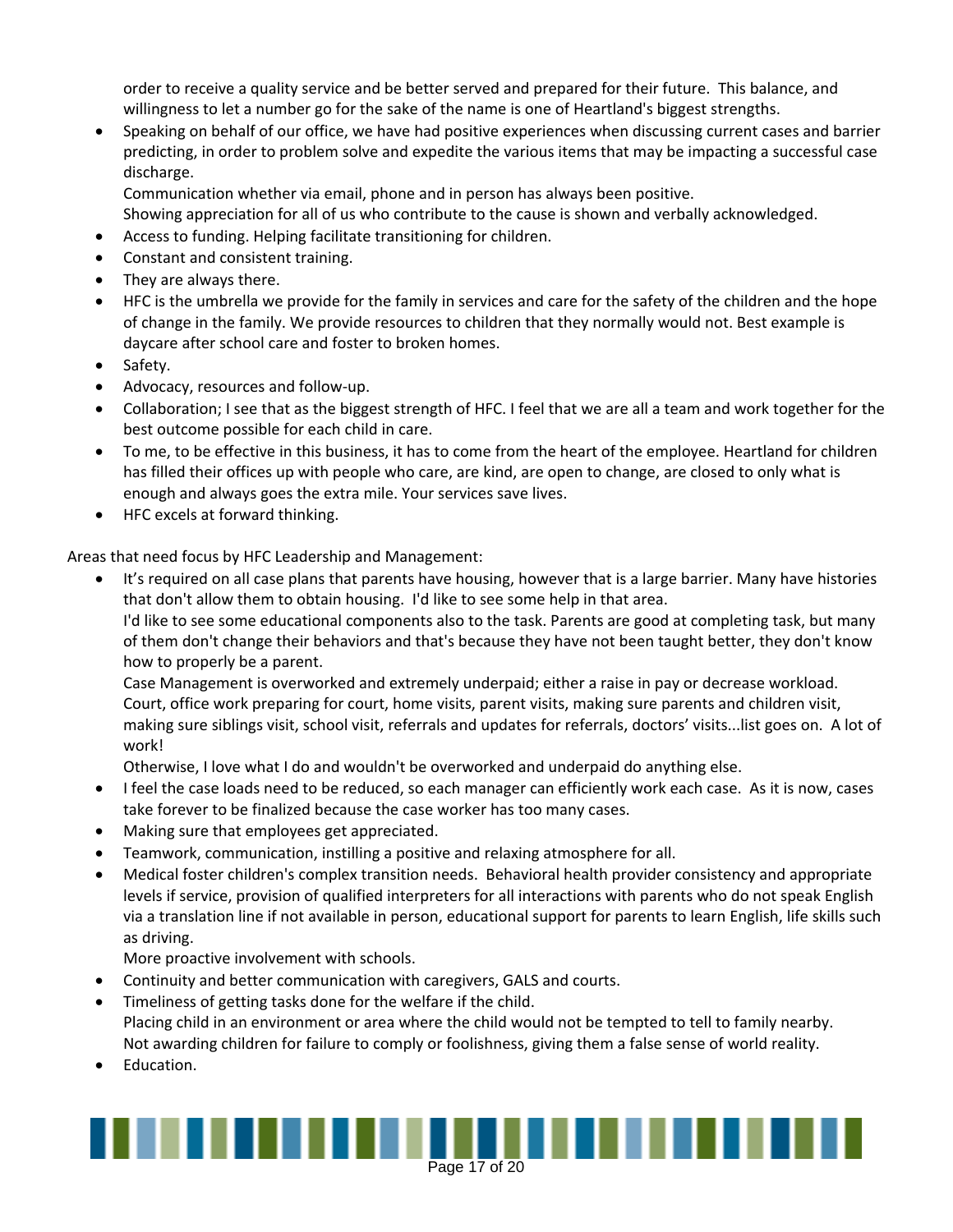- Providing additional resources for the youth to be able to participate in extracurricular activities that caregivers and parents of children in system typically cannot afford. This would allow for the children to have a creative outlet and interaction in positive peer group settings that not would allow them to develop some of their talents, the opportunity to gain a sense of accomplishment and allow for a creative outlet. I think I this is especially important for youth who often find themselves participating in unhealthy or even dangerous and illegal activities either out of boredom or peer pressure by only having interactions with individuals or peers within the limited circle of influence of their neighborhood, which is typically not the best or ideal environment, but is all their caregiver or parents can afford.
- Hiring of new staff, and Retention of current staff that are motivated, educated and dedicated.
- Volunteer advocate training sessions. Just getting us together, we can learn from each other.
- My short experience is that there is a lot of turn over when it comes to the workers that actually visit the children. Working on trying to keep staff in place, would be helpful.
- Community Outreach.
- Communication, continued services for families, closure for families in a timely manner, continued training of case workers especially those new to the field.
- Better cooperation between DCM's and Foster Parents.
- Incentive Program to keep staff.
- To expand their services.
- Taken care of case management and offer better support so the turnaround is not as high.
- **•** Streamlining placements, make less complicated.
- Better accuracy on judicial review reports, submission to legal in a more timely manner without multiple requests to do so.

Submission of case plans to legal without multiple requests to do so.

 1. Including TBRI training in all levels of staff and case management. DCF should also be familiar with the methodology that we are using.

2. Improving the Independent Living system. Many kids fall through the cracks before they turn 18 and basic transitioning needs are not being met.

3. School partnerships. Education is a huge issue for foster kids and the more school partnerships and training we can have, the more likely it is that our children will succeed.

- A more streamlined process with case transfers.
- Communication.
- None.
- Too new to GAL to make a recommendation.
- Turnover- case load is too high making it impossible to give the children a fair representation. Also, the caseworker have high burnout.
- 1. Retention in the case management workforce.
	- 2. Conditions for Return.

3. Evaluation of how we can make the case manager role, a more manageable position as I honestly believe that we can drastically improve permanency outcomes if we can drastically decrease turnover.

- 4. Continue strengthening relationships with partners and stakeholders.
- Getting good case workers and keeping them long-term.
- Improving communications.
- Finding other resources for mental Health for children and adults. Substance abuse sources as well. Domestic Violence is HUGE in our area. Not sure where to help our families there.
- Hire additional fully qualified personnel and do what's necessary to keep them!!
- 1. Communications.
	- 2. Show appreciation for caregivers and other providers.

# Page 18 of 20 and 20 and 20 and 20 and 20 and 20 and 20 and 20 and 20 and 20 and 20 and 20 and 20 and 20 and 2<br>Page 18 of 20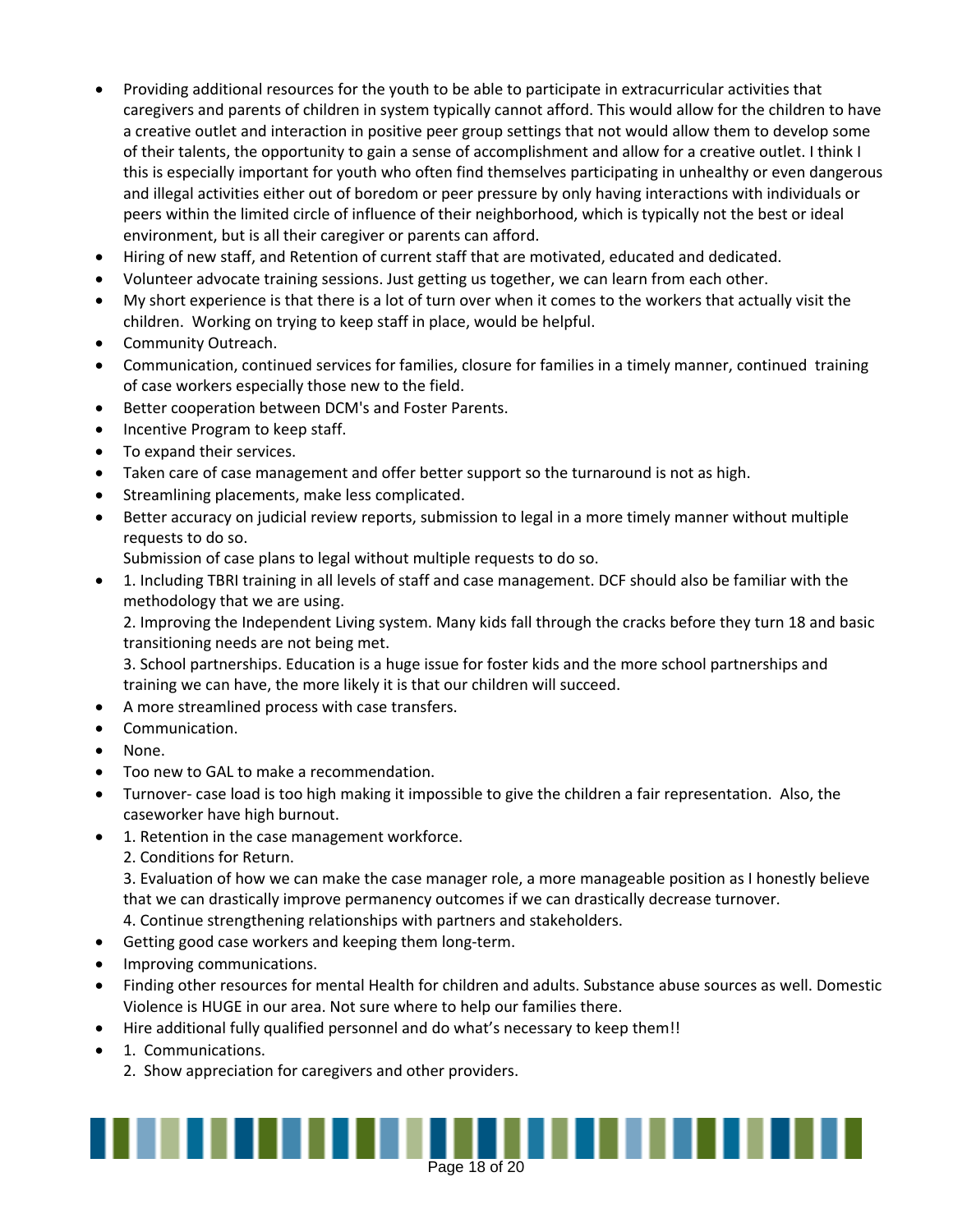3. Listen to complaints from caregivers and other providers in regards to the inept services of some providers.

4. Survey judges and magistrates as to the performance of these providers, to include the attorneys.

5. Listen, people are not happy with the performance of your agencies. Every time the name DEVEREUX is mentioned, everyone shutters!

- Recruitment and training for foster parents. Providing same services for at risk families as they do for caregivers before kids are removed.
- Communication. Better attitude towards other people/agencies in the system.
- Keep the GAL office up to date and share case information.
- Less cases.
- Not sure, haven't worked with HFC very much, almost only GAL.
- Placement.

Licenses.

Recruiting.

- Keeping families together. More stable foster parents idk if they are not trained on trauma but they give up on kids too easy.
- Case managers have too many cases and therefore in my instances unable to dedicate the proper time and energy to individual cases. Understanding that after-hours work involves paying overtime, it is nonetheless too restrictive to expect a case manager to be only able to address certain issues within a 40-hr work week. Guardians ad Litem need case managers to be agile and involved, and their case loads restrict this capability.
- Reviewing performance of agencies they contract with.
- Hiring More Managers, Funding, shorten the window for either reunification or Permanent Placement. The process is too long.
- Establish trauma informed communities.

Continue the development and implementation of auntbertha.com.

Continue to support the growth and development of prevention and diversion services.

Hold accountable, and support, further development of mental health services providers in our community, with providing more accessible, faster engagement, and access to weekly (not just monthly) appointments, meeting-the-needs of severe mental health diagnosis (to be able to access specialty services such as EMDR), and after-hours services or in-home services.

Allow for the growth and development of any service that can benefit children and families (out-of-the-boxthinking). (For example, support the building of a sensory playground for children with Autism.)

- CMO improvement.
- Increasing awareness for housing, shelters and local employment resources to prevent more shelters.
- Continued efforts for individual within the system of care to view each other as colleagues is important as well as ongoing education to elevate respect of the family of origin.
- I believe the focus needs to be in determining ways to lower case management case load. I understand that this is difficult, but believe that with lower caseloads, work life balance can be attainable and less burn out will occur; which can then assist with decreasing the high turnover.
- Placements and level of understanding of what a cpi goes through during the removal process.
- Support for Case Management and additional mentoring available.
- Cannot think of any at this time.
- Getting a partnership for care extended to mental health, counseling, substance abuse etc... would help us impact families better and faster.
- safety and reunification.
- Timeliness of completion of tasks.
- Placements and foster care recruitment.

Page 19 of 20 and 20 and 20 and 20 and 20 and 20 and 20 and 20 and 20 and 20 and 20 and 20 and 20 and 20 and 2<br>Page 19 of 20